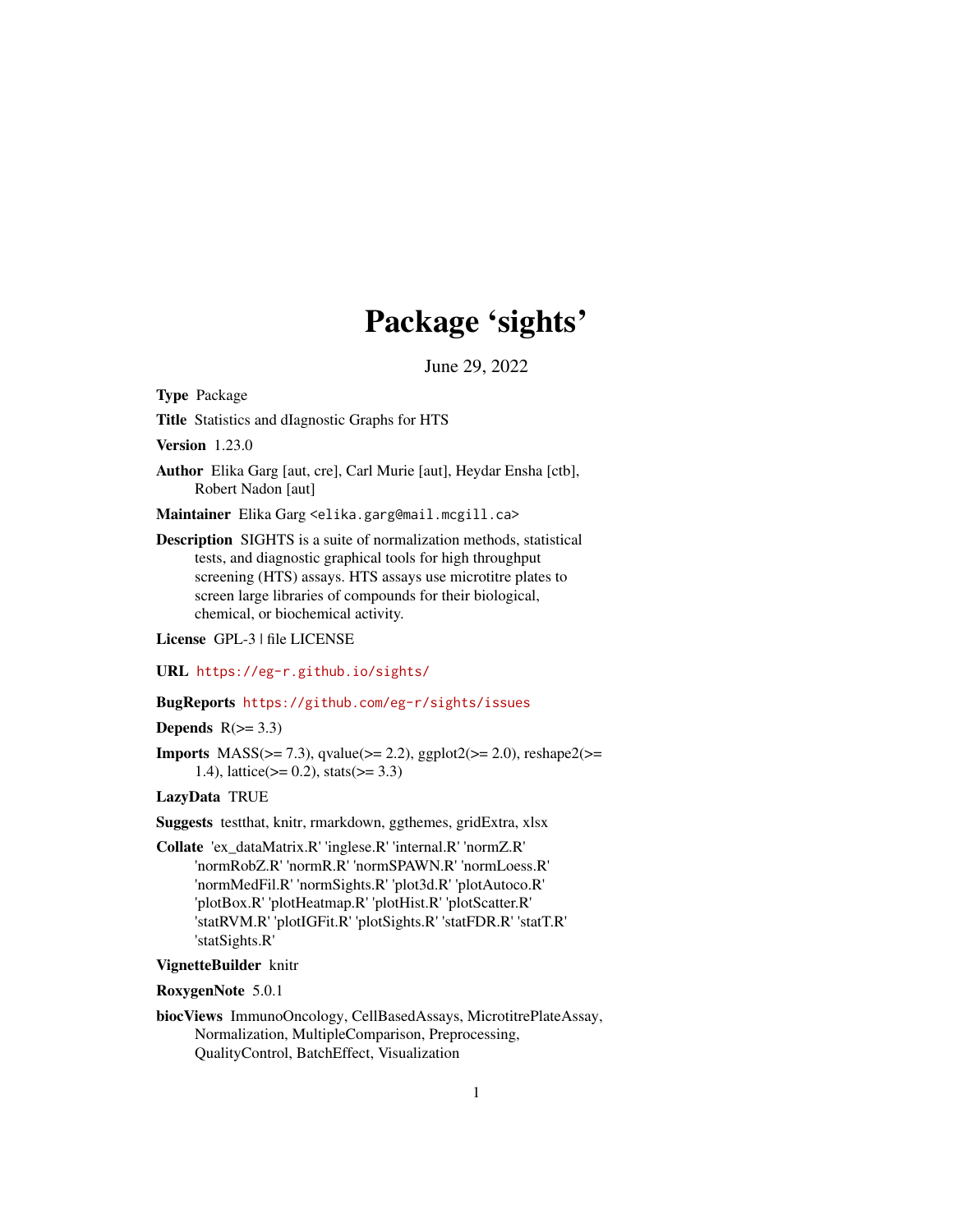<span id="page-1-0"></span>2 ex\_dataMatrix

NeedsCompilation no git\_url https://git.bioconductor.org/packages/sights git\_branch master git\_last\_commit 46c69b6 git\_last\_commit\_date 2022-04-26 Date/Publication 2022-06-29

# R topics documented:

| Index |            | 30             |
|-------|------------|----------------|
|       |            | 28             |
|       | statSights | 27             |
|       |            | 25             |
|       | statFDR    | 24             |
|       |            | 22             |
|       |            | 21             |
|       | plotIGFit  | 20             |
|       |            | -19            |
|       |            | 17             |
|       | plotBox    | -16            |
|       |            | -15            |
|       |            | -14            |
|       |            | -13            |
|       | normSights | 10<br>11       |
|       |            | 9              |
|       |            | 8              |
|       |            | 6              |
|       |            | 5              |
|       |            | $\overline{4}$ |
|       |            | $\overline{2}$ |

<span id="page-1-1"></span>ex\_dataMatrix *High-Throughput Screening example data - CMBA*

# Description

An example dataset containing High-Throughput Screening (HTS) output and experimental design information. See References for details.

# Usage

data(ex\_dataMatrix)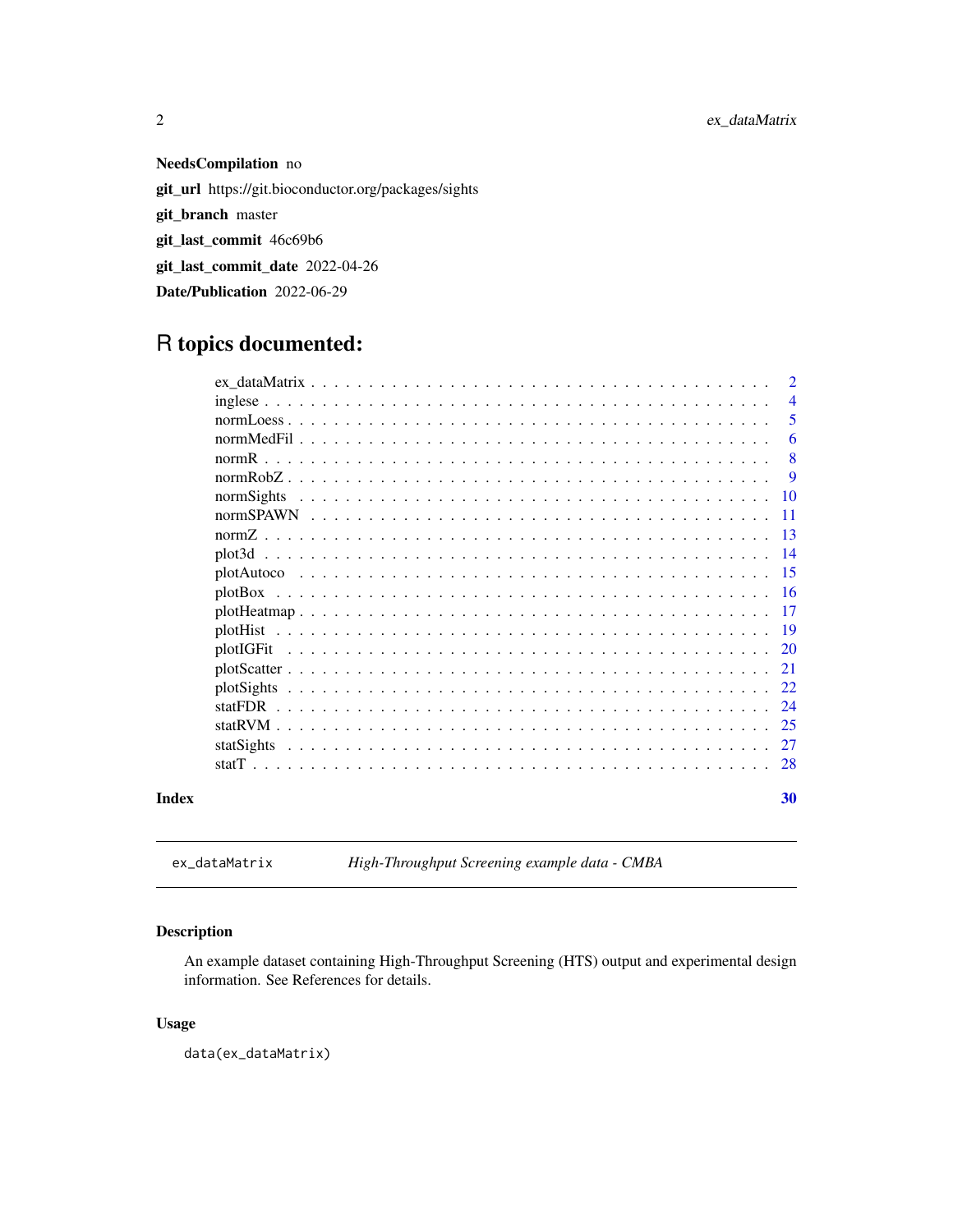#### ex\_dataMatrix 3

# Format

A data frame with 80 rows and 9 columns:

- Wells. Plate well numbers for each sample
- Rows. Plate row identifiers for each sample
- Columns. Plate column identifiers for each sample
- S1\_R1. Screen 1 Replicate 1
- S1\_R2. Screen 1 Replicate 2
- S1\_R3. Screen 1 Replicate 3
- S2\_R1. Screen 2 Replicate 1
- S2\_R2. Screen 2 Replicate 2
- S2\_R3. Screen 2 Replicate 3

This example data matrix consists of 6 plates with 80 wells each. Although these are 96-well plates, only 80 wells in each plate contained the active compounds. Therefore, the subsequent data matrix for this package excludes the inactive wells.

# Details

The sights data format requires each plate matrix to be converted into a 1-dimensional vector. The plate wells in this vector should be arranged by row first. For example, this 3x3 plate matrix:

|       | Col 1 | $Col2$ Col 3          |                       |
|-------|-------|-----------------------|-----------------------|
| Row A | A1    | A2                    | A3                    |
| Row B | B1    | <b>B</b> <sub>2</sub> | <b>B</b> <sub>3</sub> |
| Row C | C1    | C2                    | C <sub>3</sub>        |

can be converted into its vector form as:

| Row | Col | Data           |
|-----|-----|----------------|
| A   | 1   | A1             |
| A   | 2   | A2             |
| A   | 3   | A <sub>3</sub> |
| B   | 1   | B <sub>1</sub> |
| B   | 2   | B <sub>2</sub> |
| B   | 3   | B <sub>3</sub> |
| C   | 1   | C1             |
| C   | 2   | C2             |
| C   | 3   | C <sub>3</sub> |
|     |     |                |

Here, number of columns in a plate is 3, and number of rows is 3 as well. Each such plate vector should form a column in the data matrix before application of sights functions. Only the active wells should be included in the data matrix; inactive wells containing mock/control compounds should be marked as NAs, or if they are in entire rows/columns they can be removed completely as in this example dataset and the arguments plateRows and plateCols modified accordingly.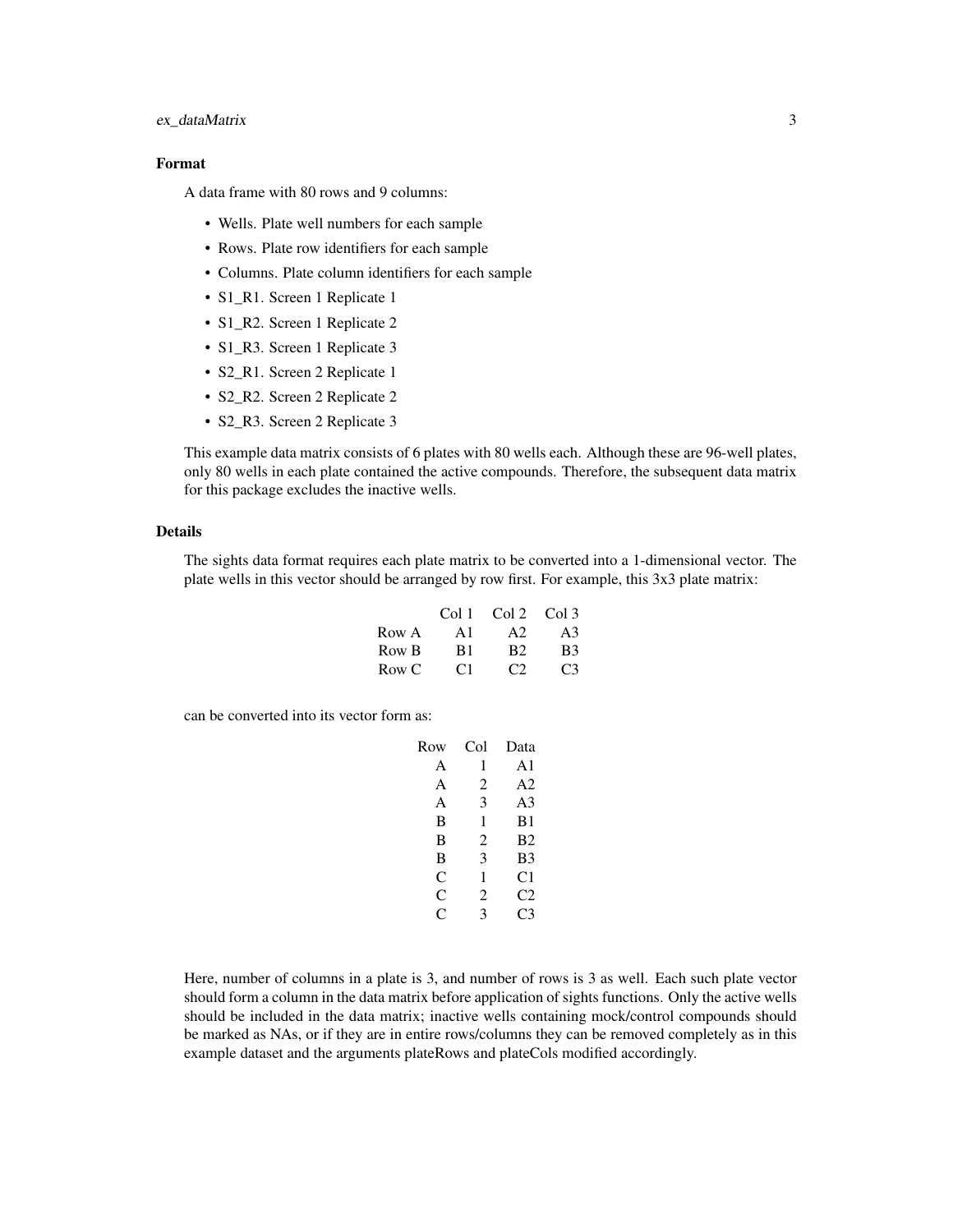<span id="page-3-0"></span>4 inglese

#### Value

Dataframe of 80 rows and 9 columns as explained in Format

#### References

CMBA Titration series 10uM Tyr samples. [Murie et al. \(2015\). Improving detection of rare biolog](http://www.ncbi.nlm.nih.gov/pubmed/25190066)[ical events in high-throughput screens. Journal of Biomolecular Screening, 20\(2\), 230-241.](http://www.ncbi.nlm.nih.gov/pubmed/25190066)

#### Examples

## load dataset data(ex\_dataMatrix) ## structure of dataset str(ex\_dataMatrix) ## summary of dataset summary(ex\_dataMatrix)

## See help pages of SIGHTS functions for examples of using this dataset

inglese *High-Throughput Screening example data - Inglese*

#### Description

A published dataset containing High-Throughput Screening (HTS) output and experimental design information. See References for details.

#### Usage

data(inglese)

# Format

A data frame with 1280 rows and 45 columns:

- Row. Plate row identifiers for each sample
- Col. Plate column identifiers for each sample
- Exp1R1. Screen 1 Replicate 1
- Exp1R2. Screen 1 Replicate 2
- Exp1R3. Screen 1 Replicate 3
- Exp2R1. Screen 2 Replicate 1
- Exp2R2. Screen 2 Replicate 2
- Exp2R3. Screen 2 Replicate 3

... and so on until Exp14 totaling to 14 screens in triplicate.

• Hits. Presence or absence of hits identified for each sample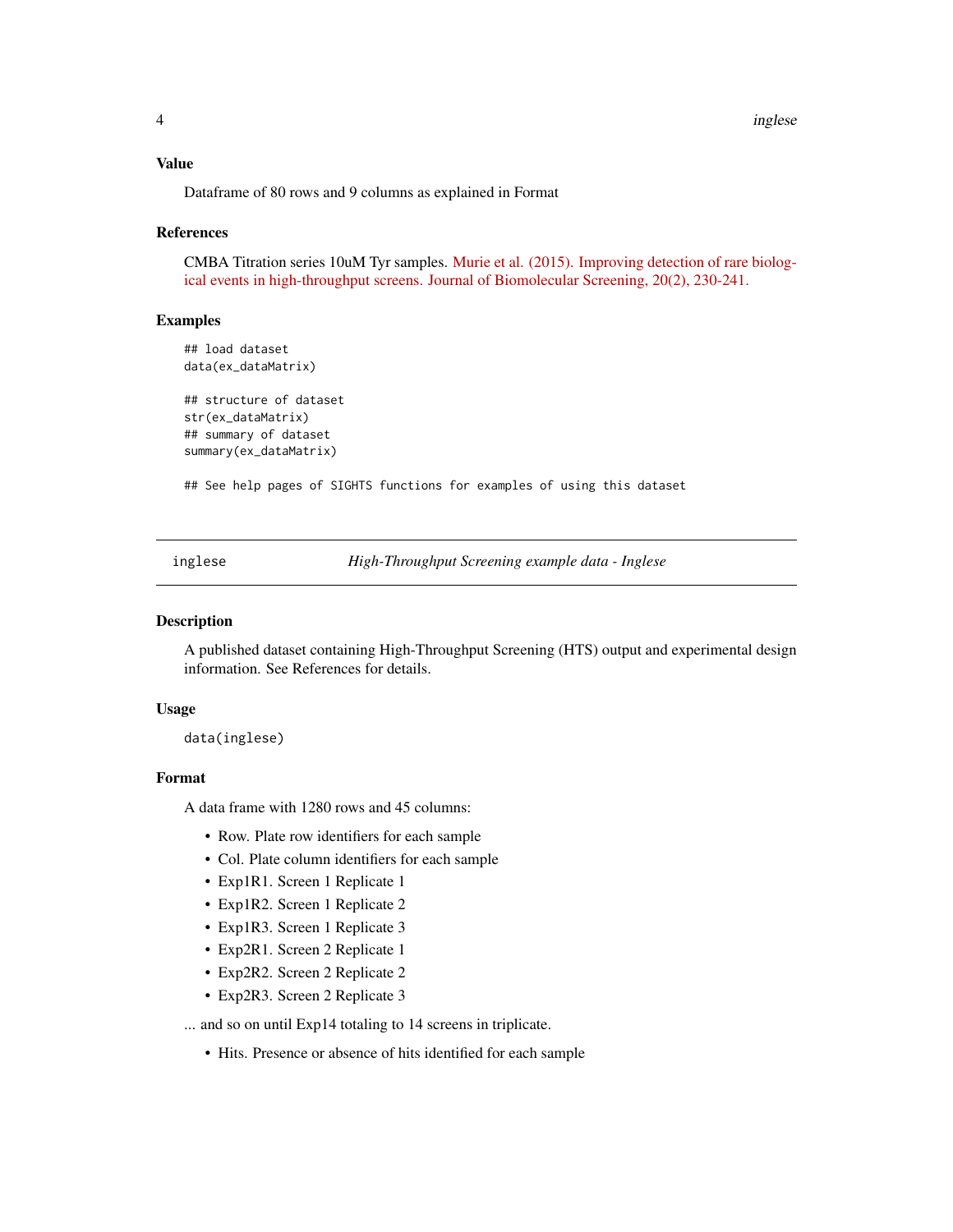<span id="page-4-0"></span>normLoess 5

# Value

Dataframe of 1280 rows and 45 columns as explained in Format

#### Note

For information on how to arrange your dataset, please see ([ex\\_dataMatrix](#page-1-1))

#### References

Titration series samples. [Inglese et al. \(2006\). Quantitative High-Throughput Screening: A](http://www.ncbi.nlm.nih.gov/pmc/articles/PMC1518803/) [Titration-Based Approach That Efficiently Identifies Biological Activities in Large Chemical Li](http://www.ncbi.nlm.nih.gov/pmc/articles/PMC1518803/)[braries. Proc. Natl. Acad. Sci. U. S. A., 103, 11473-11478.](http://www.ncbi.nlm.nih.gov/pmc/articles/PMC1518803/)

#### Examples

```
## load dataset
data(inglese)
```
## structure of dataset str(inglese) ## summary of dataset summary(inglese)

## See SIGHTS vignette for examples of using this dataset and its anlaysis

<span id="page-4-1"></span>

#### normLoess *Normalization by loess method*

# Description

Apply loess normalization to data

#### Usage

```
normLoess(dataMatrix, plateRows, plateCols, dataRows = NULL,
  dataCols = NULL)
```
#### Arguments

```
dataMatrix Data frame or numeric matrix. Columns are plates, and rows are plate wells.
plateRows, plateCols
```
Number of rows/columns in plate.

dataRows, dataCols

Optional integer vector. Indicate which row/column numbers from the dataMatrix should be normalized. If NULL then all rows/columns from the dataMatrix are used.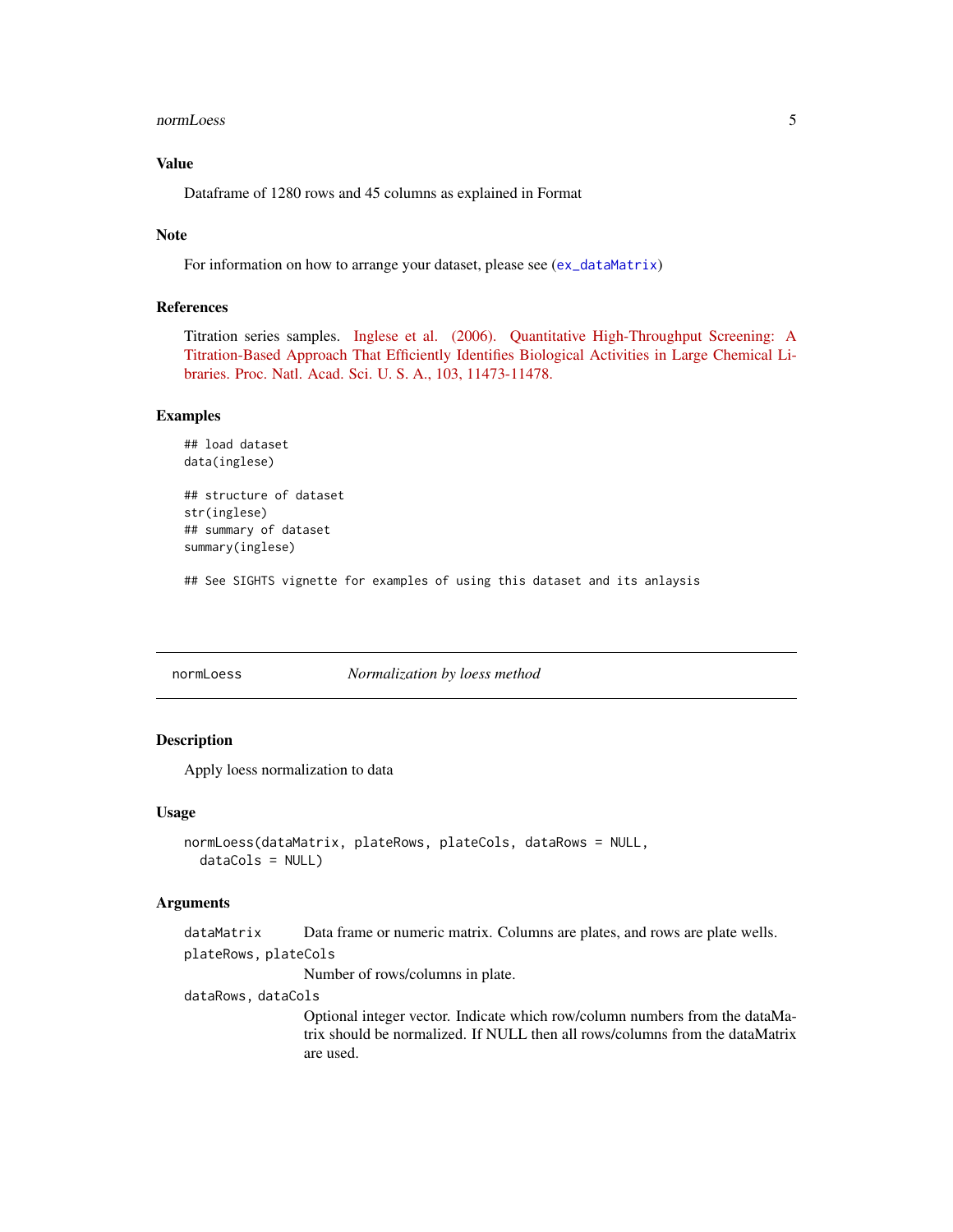# <span id="page-5-0"></span>Details

Loess normalization adjusts each well by the fitted row and column values generated by calculating the loess curve for each row and column.

# Value

Numeric matrix of normalized data in the same format as dataMatrix

# Note

For information on how to arrange your dataset for dataMatrix, please see ([ex\\_dataMatrix](#page-1-1))

# References

[Baryshnikova et al. \(2010\). Quantitative analysis of fitness and genetic interactions in yeast on a](http://www.ncbi.nlm.nih.gov/pmc/articles/PMC3117325/) [genome scale. Nature Methods, 7\(12\), 1017-1024.](http://www.ncbi.nlm.nih.gov/pmc/articles/PMC3117325/)

#### See Also

Other normalization methods: [normMedFil](#page-5-1), [normRobZ](#page-8-1), [normR](#page-7-1), [normSPAWN](#page-10-1), [normZ](#page-12-1)

#### Examples

```
## load dataset
data(ex_dataMatrix)
## apply Loess method
ex_normMatrix <- normLoess(dataMatrix = ex_dataMatrix, dataCols = 5:10,
plateRows = 8, plateCols = 10)
```

```
normMedFil Normalization by median filter method
```
#### Description

Apply median filter normalization to data

#### Usage

```
normMedFil(dataMatrix, plateRows, plateCols, dataRows = NULL,
  dataCols = NULL, seqFilter = TRUE)
```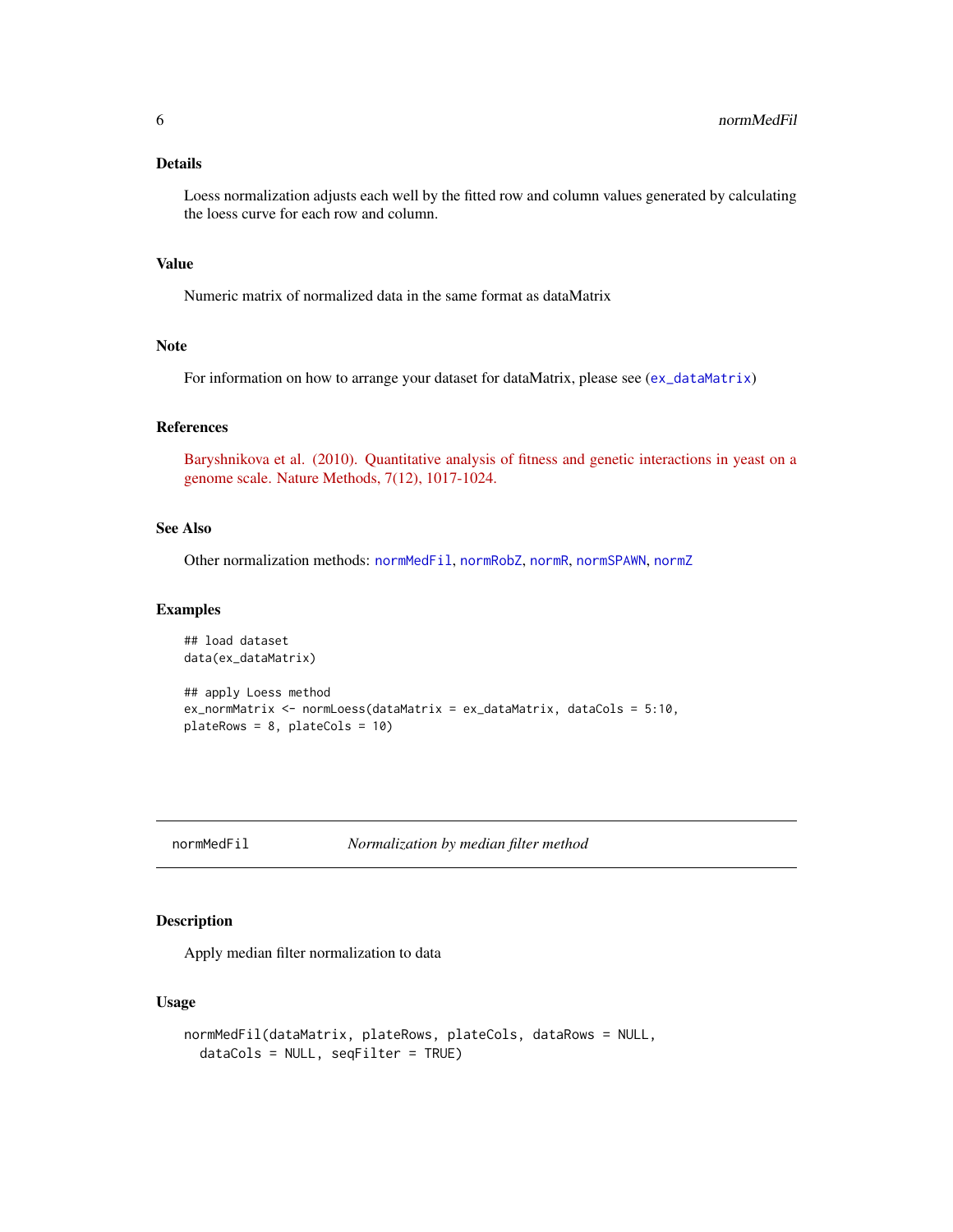#### <span id="page-6-0"></span>normMedFil 7 and 7 and 7 and 7 and 7 and 7 and 7 and 7 and 7 and 7 and 7 and 7 and 7 and 7 and 7 and 7 and 7 and 7 and 7 and 7 and 7 and 7 and 7 and 7 and 7 and 7 and 7 and 7 and 7 and 7 and 7 and 7 and 7 and 7 and 7 and 7

#### **Arguments**

| dataMatrix           | Data frame or numeric matrix. Columns are plates, and rows are plate wells.                                                                                              |
|----------------------|--------------------------------------------------------------------------------------------------------------------------------------------------------------------------|
| plateRows, plateCols |                                                                                                                                                                          |
|                      | Number of rows/columns in plate.                                                                                                                                         |
| dataRows, dataCols   |                                                                                                                                                                          |
|                      | Optional integer vector. Indicate which row/column numbers from the dataMa-<br>trix should be normalized. If NULL then all rows/columns from the dataMatrix<br>are used. |
| seqFilter            | Optional logical. If TRUE apply initial row median filter then standard filter,<br>else just apply standard filter.                                                      |

# Details

Median Filter normalization uses a two-step median filter process where each well is adjusted by the median score of a neighbouring group of wells [\[Bushway et al \(2011\)\]](http://www.ncbi.nlm.nih.gov/pubmed/21900202). The first median filter uses a neighbour set based on the Manhattan distance to each well. The second median filter uses a neighbour set based on the proximity along each row or column.

# Value

Numeric matrix of normalized data in the same format as dataMatrix

#### Note

For information on how to arrange your dataset for dataMatrix, please see ([ex\\_dataMatrix](#page-1-1))

#### References

[Bushway et al.\(2011\). Optimization and application of median filter corrections to relieve diverse](http://www.ncbi.nlm.nih.gov/pubmed/21900202) [spatial patterns in microtiter plate data. Journal of Biomolecular Screening, 16\(9\), 1068-1080.](http://www.ncbi.nlm.nih.gov/pubmed/21900202)

### See Also

Other normalization methods: [normLoess](#page-4-1), [normRobZ](#page-8-1), [normR](#page-7-1), [normSPAWN](#page-10-1), [normZ](#page-12-1)

#### Examples

```
## load dataset
data(ex_dataMatrix)
```

```
## apply standard median filter method
ex_normMatrix <- normMedFil(dataMatrix = ex_dataMatrix, dataCols = 5:10,
plateRows = 8, plateCols = 10, seqFilter = FALSE)
## apply initial row median filter then standard filter
ex_normMatrix <- normMedFil(dataMatrix = ex_dataMatrix, dataCols = 5:10,
plateRows = 8, plateCols = 10, seqFilter = TRUE)
```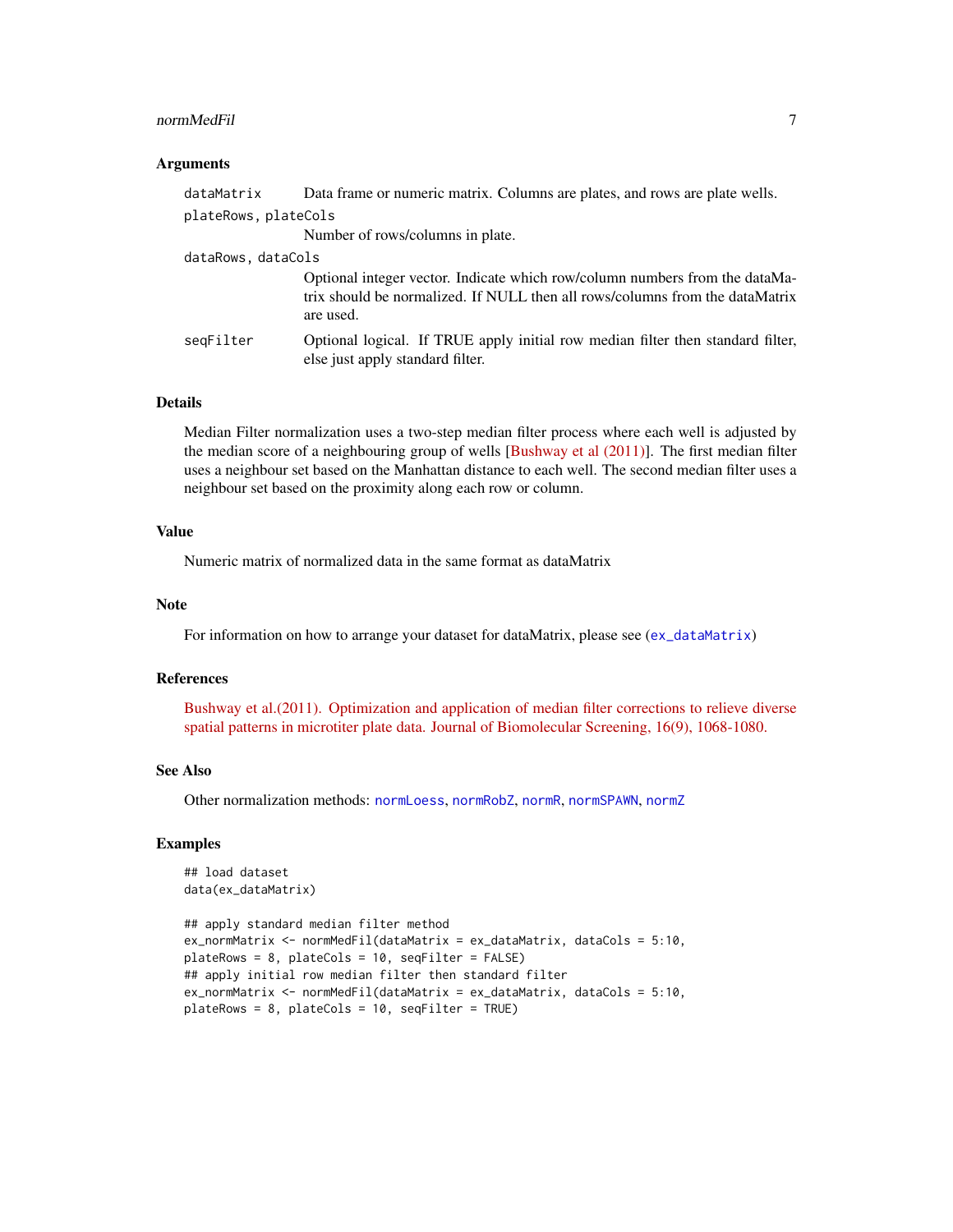<span id="page-7-1"></span><span id="page-7-0"></span>

#### Description

Apply Robust Regression model separately to each plate

#### Usage

```
normR(dataMatrix, plateRows, plateCols, dataRows = NULL, dataCols = NULL)
```
#### Arguments

dataMatrix Data frame or numeric matrix. Columns are plates, and rows are plate wells. plateRows, plateCols

Number of rows/columns in plate.

dataRows, dataCols

Optional integer vector. Indicate which row/column numbers from the dataMatrix should be normalized. If NULL then all rows/columns from the dataMatrix are used.

#### Details

R score normalization uses the robust regression method described by [Wu et al \(2008\).](http://www.ncbi.nlm.nih.gov/pubmed/18216390) Parameters are estimated through the [rlm](#page-0-0) function. Data is pre-normalized by median normalization prior to applying the regression algorithm. R scores are the residuals produced by the model and rescaled by dividing with the standard deviation estimate from the regression function.

### Value

Numeric matrix of normalized data in the same format as dataMatrix

# Note

For information on how to arrange your dataset for dataMatrix, please see ([ex\\_dataMatrix](#page-1-1))

## References

[Wu et al. \(2008\). Quantitative Assessment of Hit Detection and Confirmation in Single and Dupli](http://www.ncbi.nlm.nih.gov/pubmed/18216390)[cate High-Throughput Screenings. Journal of Biomolecular Screening, 13\(2\), 159-167.](http://www.ncbi.nlm.nih.gov/pubmed/18216390)

# See Also

Other normalization methods: [normLoess](#page-4-1), [normMedFil](#page-5-1), [normRobZ](#page-8-1), [normSPAWN](#page-10-1), [normZ](#page-12-1)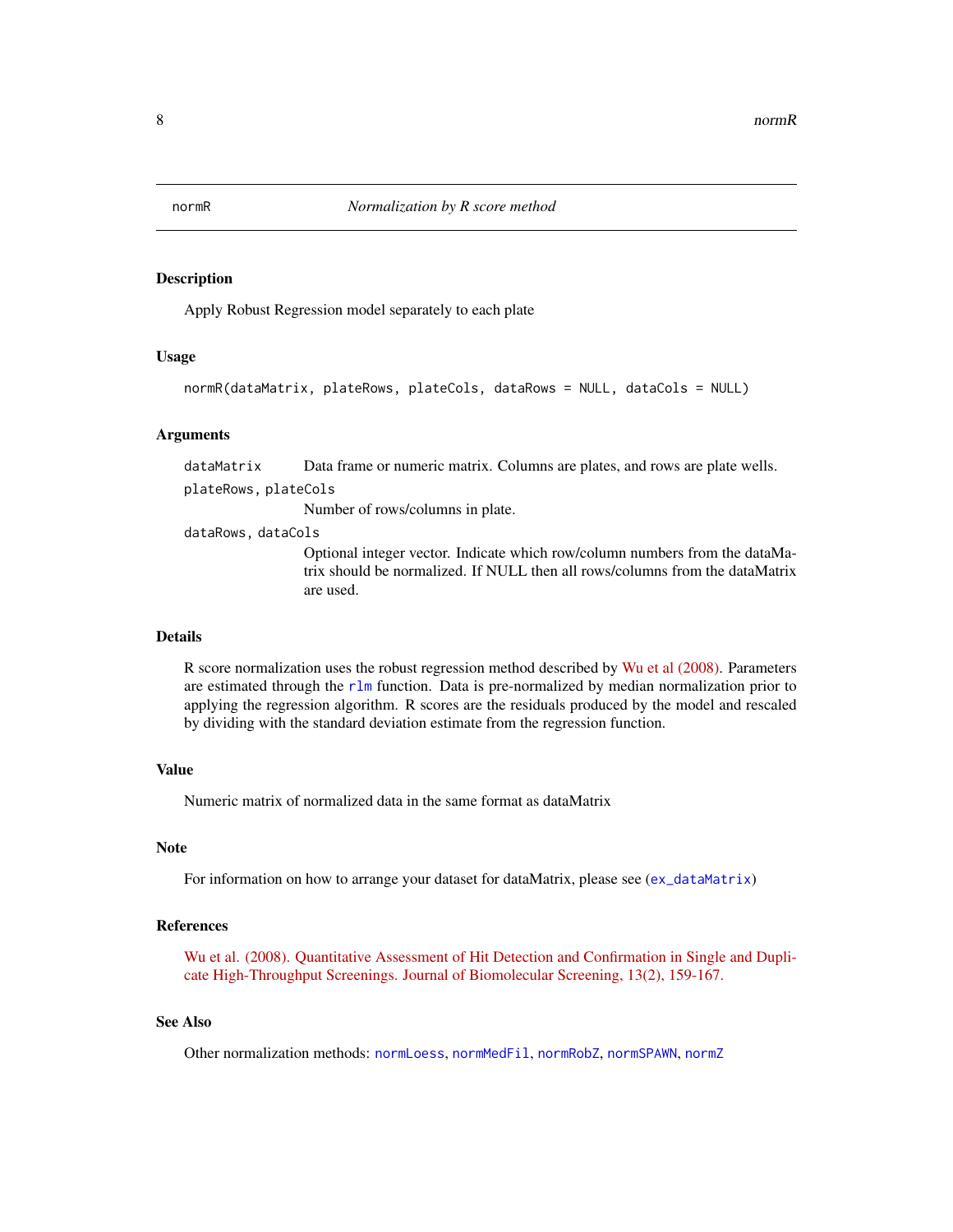#### <span id="page-8-0"></span>normRobZ 9

#### Examples

```
## load dataset
data(ex_dataMatrix)
## apply R score
ex_normMatrix <- normR(dataMatrix = ex_dataMatrix, dataCols = 5:10,
plateRows = 8, plateCols = 10)
```
<span id="page-8-1"></span>normRobZ *Normalization by robust Z score method*

# Description

Apply robust Z score to data

#### Usage

```
normRobZ(dataMatrix, dataRows = NULL, dataCols = NULL)
```
# Arguments

dataMatrix Data frame or numeric matrix. Columns are plates, and rows are plate wells.

dataRows, dataCols

Optional integer vector. Indicate which row/column numbers from the dataMatrix should be normalized. If NULL then all rows/columns from the dataMatrix are used.

#### Details

Robust Z score normalization subtracts the median of the raw well intensities of a given plate from the signal intensity of a given compound and divides it by the median absolute deviation of the raw well intensities of that plate.

#### Value

Numeric matrix of normalized data in the same format as dataMatrix

# Note

For information on how to arrange your dataset for dataMatrix, please see ([ex\\_dataMatrix](#page-1-1))

# References

[Malo et al. \(2006\). Statistical practice in high-throughput screening data analysis. Nature Biotech](http://www.ncbi.nlm.nih.gov/pubmed/16465162)[nology, 24\(2\), 167-175.](http://www.ncbi.nlm.nih.gov/pubmed/16465162)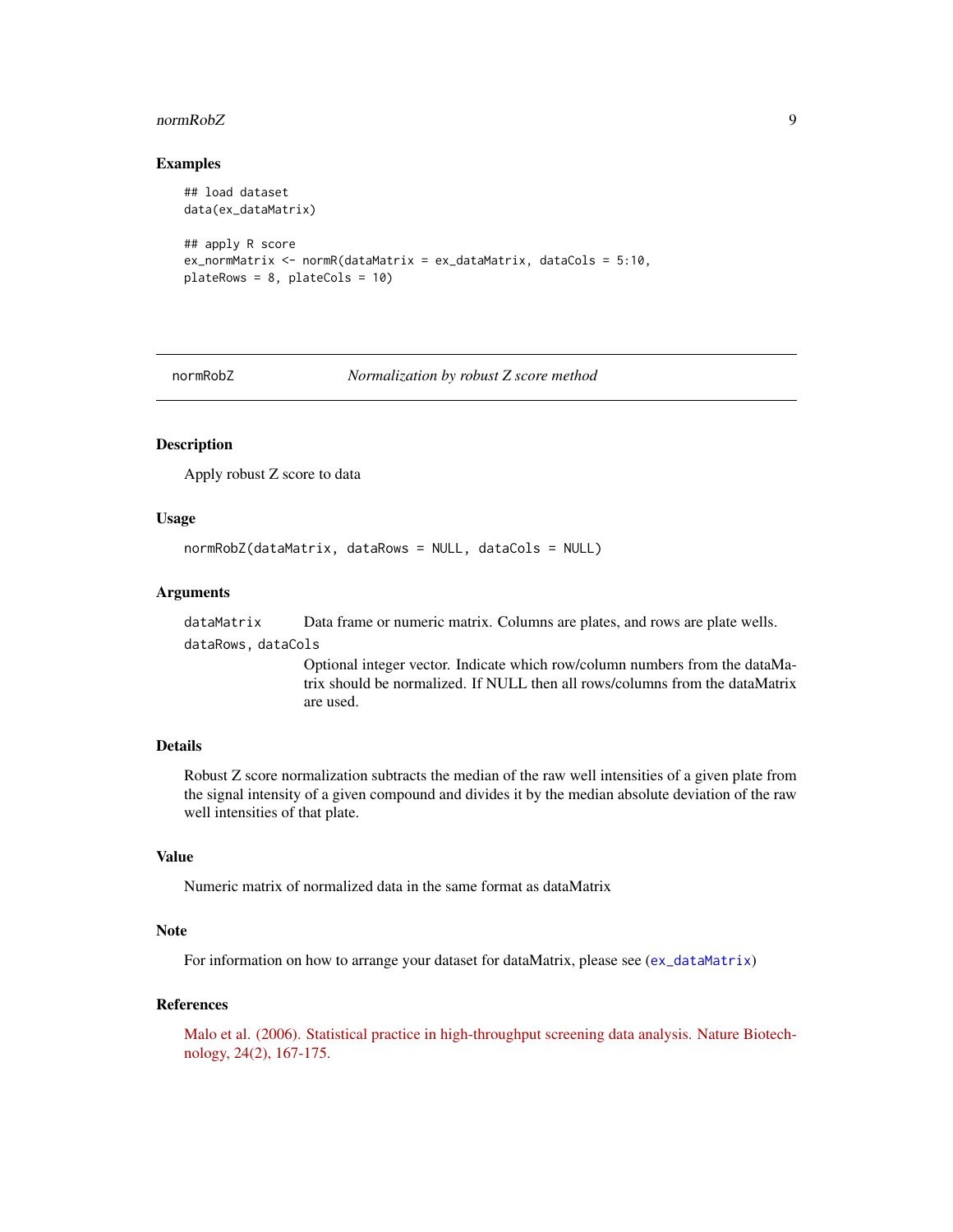# See Also

Other normalization methods: [normLoess](#page-4-1), [normMedFil](#page-5-1), [normR](#page-7-1), [normSPAWN](#page-10-1), [normZ](#page-12-1)

#### Examples

```
## load dataset
data(ex_dataMatrix)
## apply robust Z score
ex_normMatrix <- normRobZ(dataMatrix = ex_dataMatrix, dataCols = 5:10)
```
<span id="page-9-1"></span>normSights *Normalization methods*

# Description

Apply any of the available SIGHTS normalization methods

#### Usage

```
normSights(normMethod, dataMatrix, plateRows, plateCols, dataRows = NULL,
  dataCols = NULL, trimFactor = 0.2, wellCorrection = FALSE,
 biasMatrix = NULL, biasCols = NULL, seqFilter = TRUE)
```
#### Arguments

| normMethod           | Normalization method name from SIGHTS ('Z', 'RobZ', 'R', 'SPAWN', 'Loess',<br>or 'MedFil')                                                                                                                                    |  |
|----------------------|-------------------------------------------------------------------------------------------------------------------------------------------------------------------------------------------------------------------------------|--|
| dataMatrix           | Data frame or numeric matrix. Columns are plates, and rows are plate wells.                                                                                                                                                   |  |
| plateRows, plateCols |                                                                                                                                                                                                                               |  |
|                      | Number of rows/columns in plate. Applies to normMethods 'R', 'SPAWN',<br>'Loess', and 'MedFil'.                                                                                                                               |  |
| dataRows, dataCols   |                                                                                                                                                                                                                               |  |
|                      | Optional integer vector. Indicate which row/column numbers from the dataMa-<br>trix should be normalized. If NULL then all rows/columns from the dataMatrix<br>are used.                                                      |  |
| trimFactor           | Optional trim value to be used in trimmed mean polish. It should be between 0<br>and 0.5. Default is 0.2. Applies to normMethod 'SPAWN'.                                                                                      |  |
| wellCorrection       | Optional logical. If TRUE then individual wells are corrected based on spatial<br>bias. Applies to normMethod 'SPAWN'.                                                                                                        |  |
| biasMatrix           | Optional data frame or numeric matrix, in the same format as dataMatrix and<br>with the same plateRows and plateCols specifications. If NULL then normalized<br>data is used as bias template. Applies to normMethod 'SPAWN'. |  |

<span id="page-9-0"></span>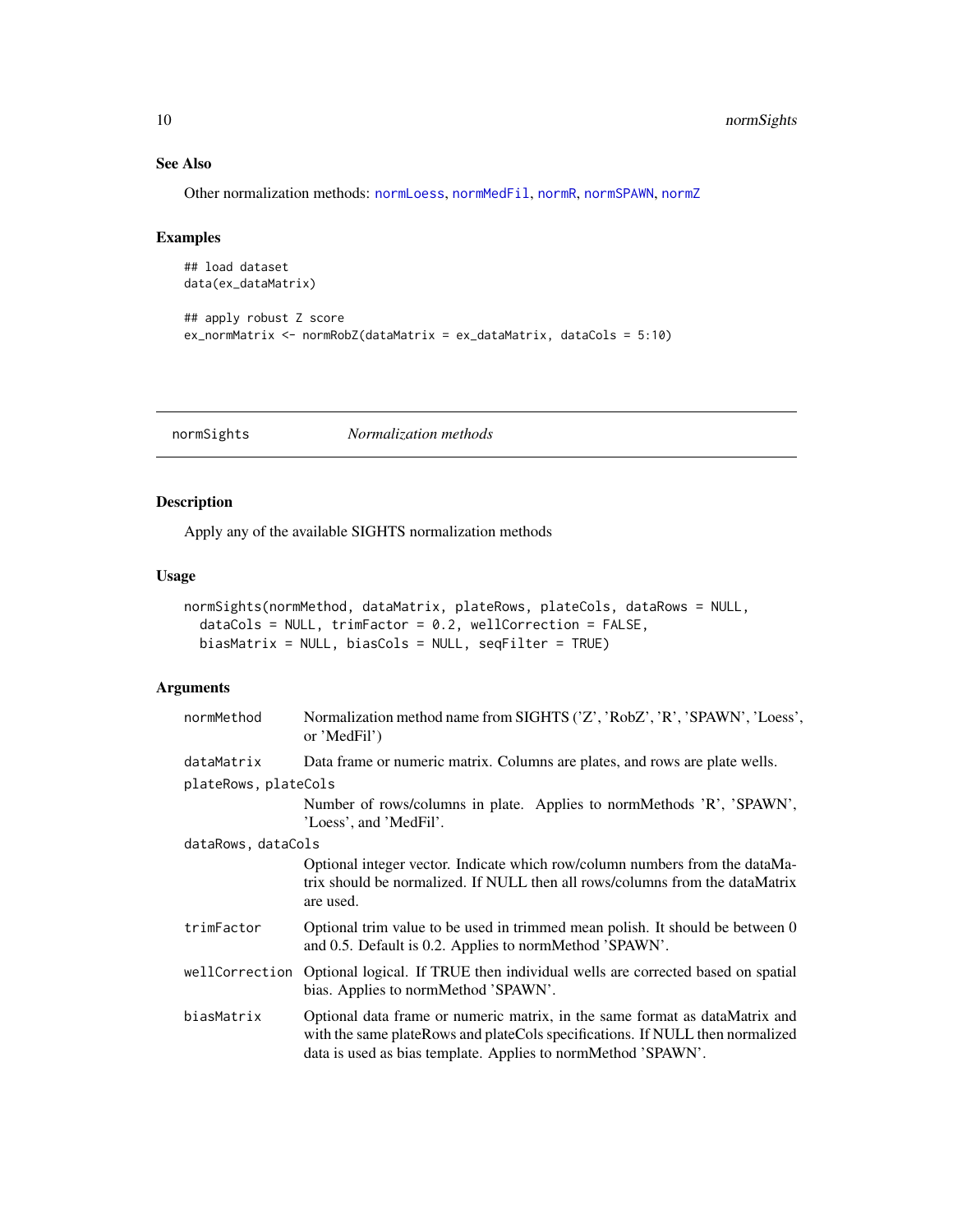#### <span id="page-10-0"></span>normSPAWN 11

| biasCols  | Optional integer vector. Indicate which column numbers from biasMatrix or<br>normalized dataMatrix (subset of dataCols) should be used to calculate bias |
|-----------|----------------------------------------------------------------------------------------------------------------------------------------------------------|
|           | template. Control plates or selection of dataMatrix plates to be used for well                                                                           |
|           | correction. If NULL then all plates of biasMatrix or normalized dataMatrix are<br>used. Applies to normMethod 'SPAWN'.                                   |
| seqFilter | Optional logical. If TRUE apply initial row median filter then standard filter,<br>else just apply standard filter. Applies to normMethod 'MedFil'.      |

# Details

One of the following SIGHTS normalization methods may be chosen: [normZ](#page-12-1), [normRobZ](#page-8-1), [normR](#page-7-1), [normSPAWN](#page-10-1), [normLoess](#page-4-1), or [normMedFil](#page-5-1). See their individual help pages for more details.

# Value

Numeric matrix of normalized data in the same format as dataMatrix

#### Note

For information on how to arrange your dataset for dataMatrix, please see ([ex\\_dataMatrix](#page-1-1))

#### References

[Murie et al. \(2015\). Improving detection of rare biological events in high-throughput screens.](http://www.ncbi.nlm.nih.gov/pubmed/25190066) [Journal of Biomolecular Screening, 20\(2\), 230-241.](http://www.ncbi.nlm.nih.gov/pubmed/25190066)

# See Also

Other SIGHTS functions: [plotSights](#page-21-1), [statSights](#page-26-1)

#### Examples

```
## load dataset
data(ex_dataMatrix)
```

```
## choose a normalization method and provide relevant information
ex_normMatrix <- normSights(dataMatrix = ex_dataMatrix, dataCols = 5:10,
normMethod = 'RobZ')
```
<span id="page-10-1"></span>normSPAWN *Normalization by SPAWN method*

#### Description

Apply trimmed mean polish to data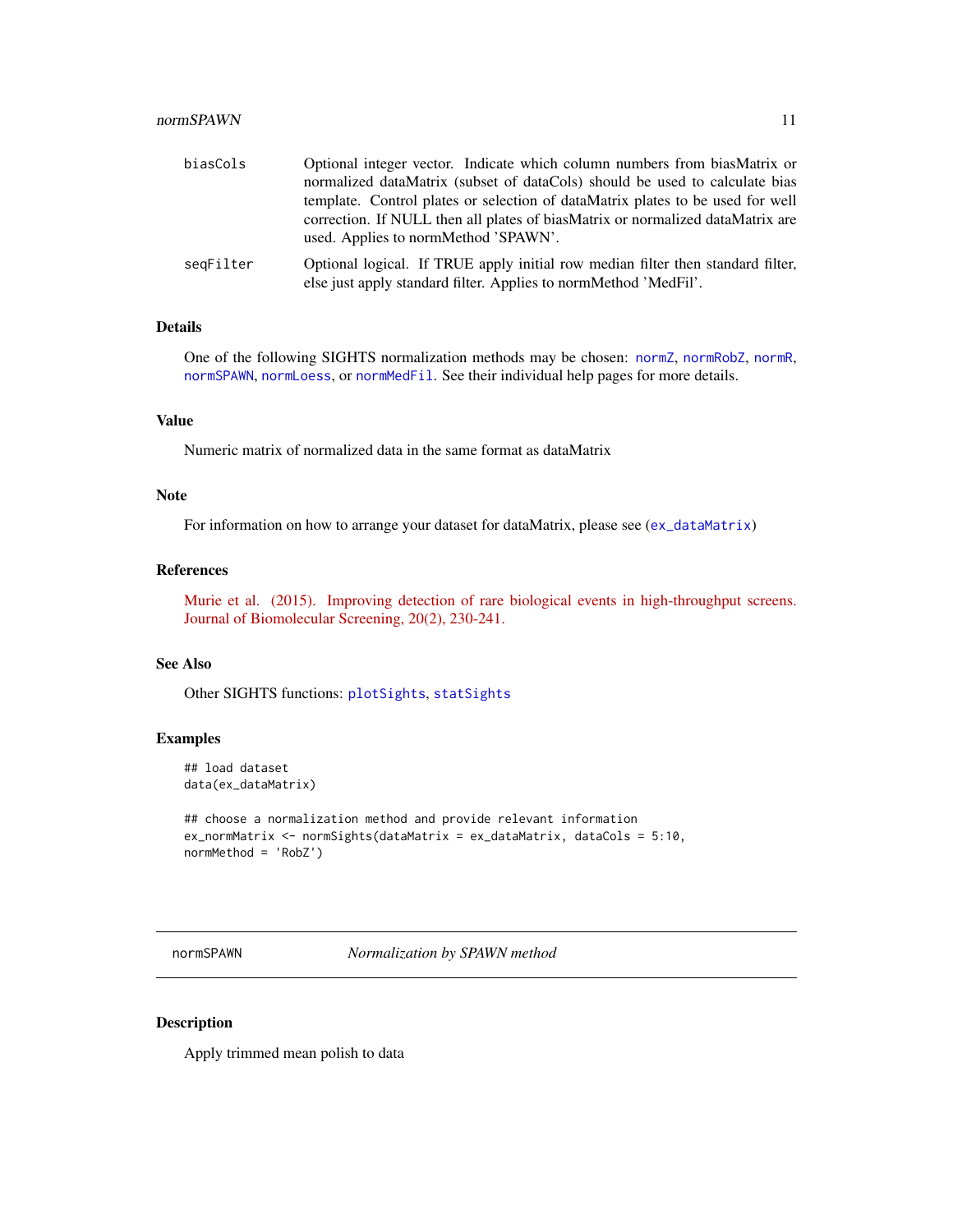```
normSPAWN(dataMatrix, plateRows, plateCols, dataRows = NULL,
  dataCols = NULL, trimFactor = 0.2, wellCorrection = FALSE,
 biasMatrix = NULL, biasCols = NULL)
```
#### Arguments

| dataMatrix          | Data frame or numeric matrix. Columns are plates, and rows are plate wells. |  |
|---------------------|-----------------------------------------------------------------------------|--|
| plateRows.plateCols |                                                                             |  |

Number of rows/columns in plate.

dataRows, dataCols Optional integer vector. Indicate which row/column numbers from the dataMatrix should be normalized. If NULL then all rows/columns from the dataMatrix are used. trimFactor Optional trim value to be used in trimmed polish. It should be between 0 and 0.5. Default is 0.2.

- wellCorrection Optional logical. If TRUE then individual wells are corrected based on spatial bias.
- biasMatrix Optional data frame or numeric matrix, in the same format as dataMatrix and with the same plateRows and plateCols specifications. If NULL then normalized data is used as bias template.
- biasCols Optional integer vector. Indicate which column numbers from biasMatrix or normalized dataMatrix (subset of dataCols) should be used to calculate bias template. Control plates or selection of dataMatrix plates to be used for well correction. If NULL then all plates of biasMatrix or normalized dataMatrix are used.

# Details

Spatial Polish And Well Normalization (SPAWN) uses a trimmed mean polish on individual plates to remove row and column effects. Data from each well location on each plate are initially fitted to the same model as the [R score.](http://jbx.sagepub.com/content/13/2/159.short) Model parameters are estimated with an iterative polish technique but with a trimmed mean, rather than a median, as a measure of central tendency for row and column effects. The residuals are rescaled by dividing by the median average deviation of their respective plates. Well correction uses a bias template, which can either be the normalized plates themselves or be supplied externally (and SPAWN normalized before application). At each well location of this bias template, a median of all plates is calculated and subtracted from the normalized plates, thus correcting for well location bias.

#### Value

Numeric matrix of normalized data in the same format as dataMatrix

#### **Note**

For information on how to arrange your dataset for dataMatrix, please see ([ex\\_dataMatrix](#page-1-1))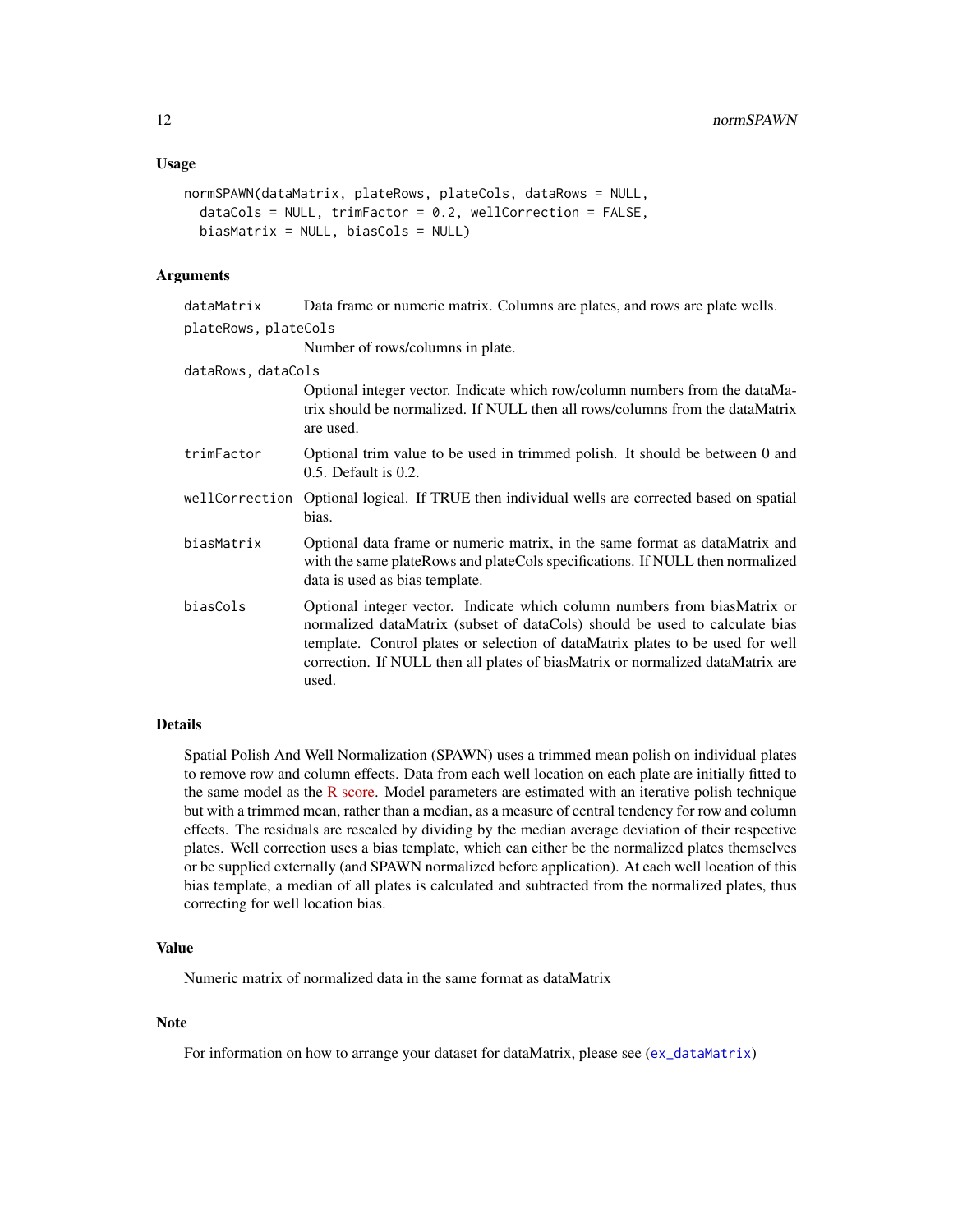#### <span id="page-12-0"></span> $normZ$  and  $13$

#### References

SPAWN: [Murie et al. \(2015\). Improving detection of rare biological events in high-throughput](http://www.ncbi.nlm.nih.gov/pubmed/25190066) [screens. Journal of Biomolecular Screening, 20\(2\), 230-241.](http://www.ncbi.nlm.nih.gov/pubmed/25190066)

R score: [Wu et al. \(2008\). Quantitative Assessment of Hit Detection and Confirmation in Single](http://www.ncbi.nlm.nih.gov/pubmed/18216390) [and Duplicate High-Throughput Screenings. Journal of Biomolecular Screening, 13\(2\), 159-167.](http://www.ncbi.nlm.nih.gov/pubmed/18216390)

Trimmed Mean: [Malo et al. \(2010\). Experimental design and statistical methods for improved hit](http://www.ncbi.nlm.nih.gov/pubmed/20817887) [detection in high-throughput screening. Journal of Biomolecular Screening, 15\(8\), 990-1000.](http://www.ncbi.nlm.nih.gov/pubmed/20817887)

#### See Also

Other normalization methods: [normLoess](#page-4-1), [normMedFil](#page-5-1), [normRobZ](#page-8-1), [normR](#page-7-1), [normZ](#page-12-1)

#### Examples

```
## load dataset
data(ex_dataMatrix)
```

```
## apply SPAWN method with default trim factor and without well correction
ex_normMatrix <- normSPAWN(dataMatrix = ex_dataMatrix, dataCols = 5:10,
plateRows = 8, plateCols = 10, trimFactor = 0.2)
## apply SPAWN method with default trim factor and with well correction
ex_normMatrix <- normSPAWN(dataMatrix = ex_dataMatrix, dataCols = 5:10,
plateRows = 8, plateCols = 10, trimFactor = 0.2, wellCorrection = TRUE)
```
<span id="page-12-1"></span>

normZ *Normalization by Z score method*

#### Description

Apply Z score to data

#### Usage

normZ(dataMatrix, dataRows = NULL, dataCols = NULL)

#### Arguments

dataMatrix Data frame or numeric matrix. Columns are plates, and rows are plate wells. dataRows, dataCols

> Optional integer vector. Indicate which row/column numbers from the dataMatrix should be normalized. If NULL then all rows/columns from the dataMatrix are used.

# Details

Z score normalization subtracts the mean of the raw well intensities of a given plate from the signal intensity of a given compound and divides it by the standard deviation of the raw well intensities of that plate.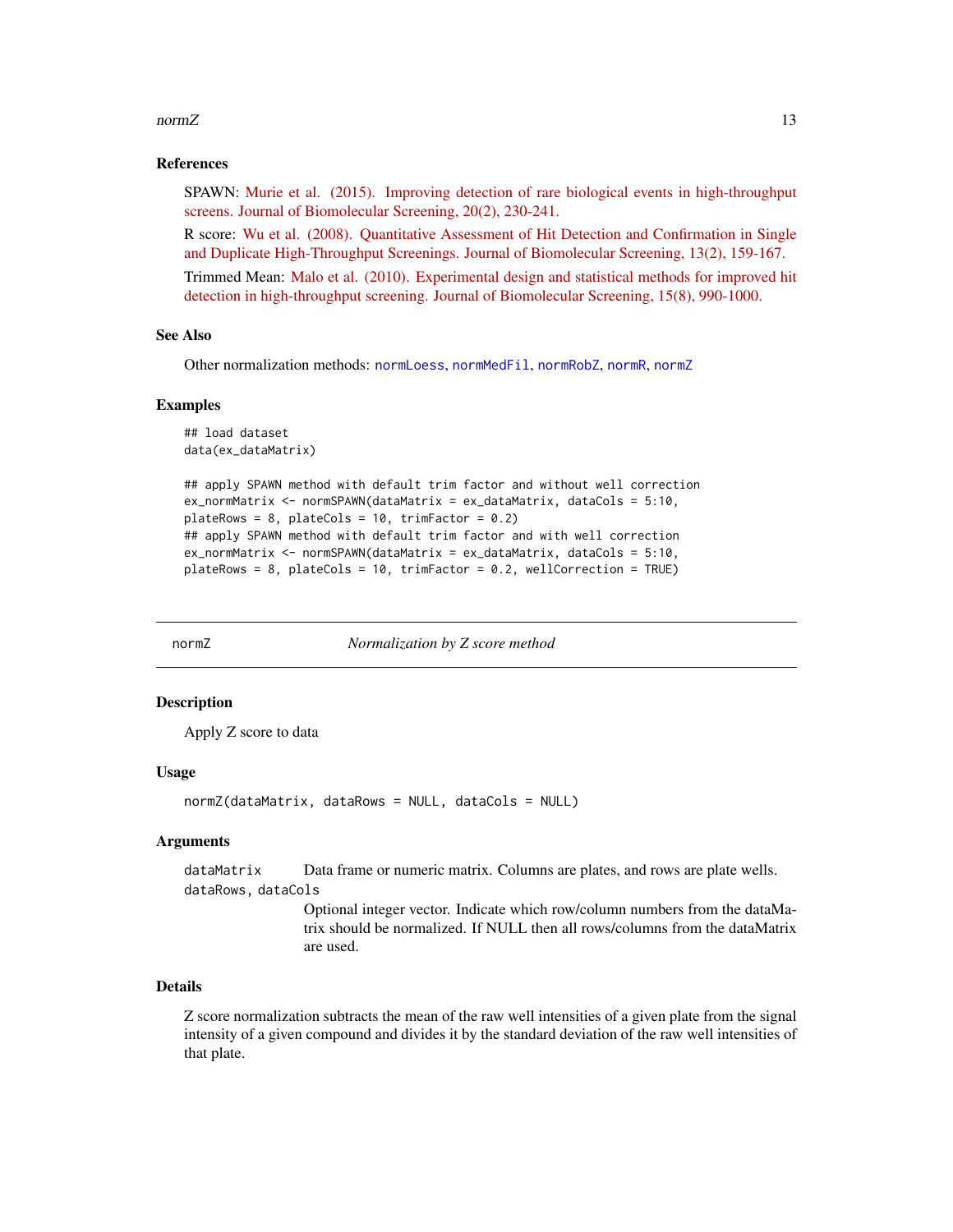# <span id="page-13-0"></span>Value

Numeric matrix of normalized data in the same format as dataMatrix

#### Note

For information on how to arrange your dataset for dataMatrix, please see ([ex\\_dataMatrix](#page-1-1))

#### See Also

Other normalization methods: [normLoess](#page-4-1), [normMedFil](#page-5-1), [normRobZ](#page-8-1), [normR](#page-7-1), [normSPAWN](#page-10-1)

#### Examples

```
## load dataset
data(ex_dataMatrix)
## apply Z score
ex_normMatrix <- normZ(dataMatrix = ex_dataMatrix, dataCols = 5:10)
```
<span id="page-13-1"></span>

plot3d *3D plot*

# Description

Plot a three-dimensional plot for each plate

#### Usage

```
plot3d(plotMatrix, plateRows, plateCols, plotRows = NULL, plotCols = NULL,
 plotName = NULL)
```
#### Arguments

plotMatrix Data frame or numeric matrix. Columns are plates, and rows are plate wells. plateRows, plateCols

Number of rows/columns in plate.

plotRows, plotCols

Optional integer vector. Indicate which row/column numbers from the plotMatrix should be plotted. If NULL then all rows/columns from the plotMatrix are used.

plotName Optional. Name of plotMatrix for plot title.

# Details

3d plots can be used to assess the existence of spatial bias on a plate by plate basis. Spatial bias can be visually subtle, however, and sometimes difficult to detect with 3d plots. Auto-correlation plots ([plotAutoco](#page-14-1)) can circumvent this problem.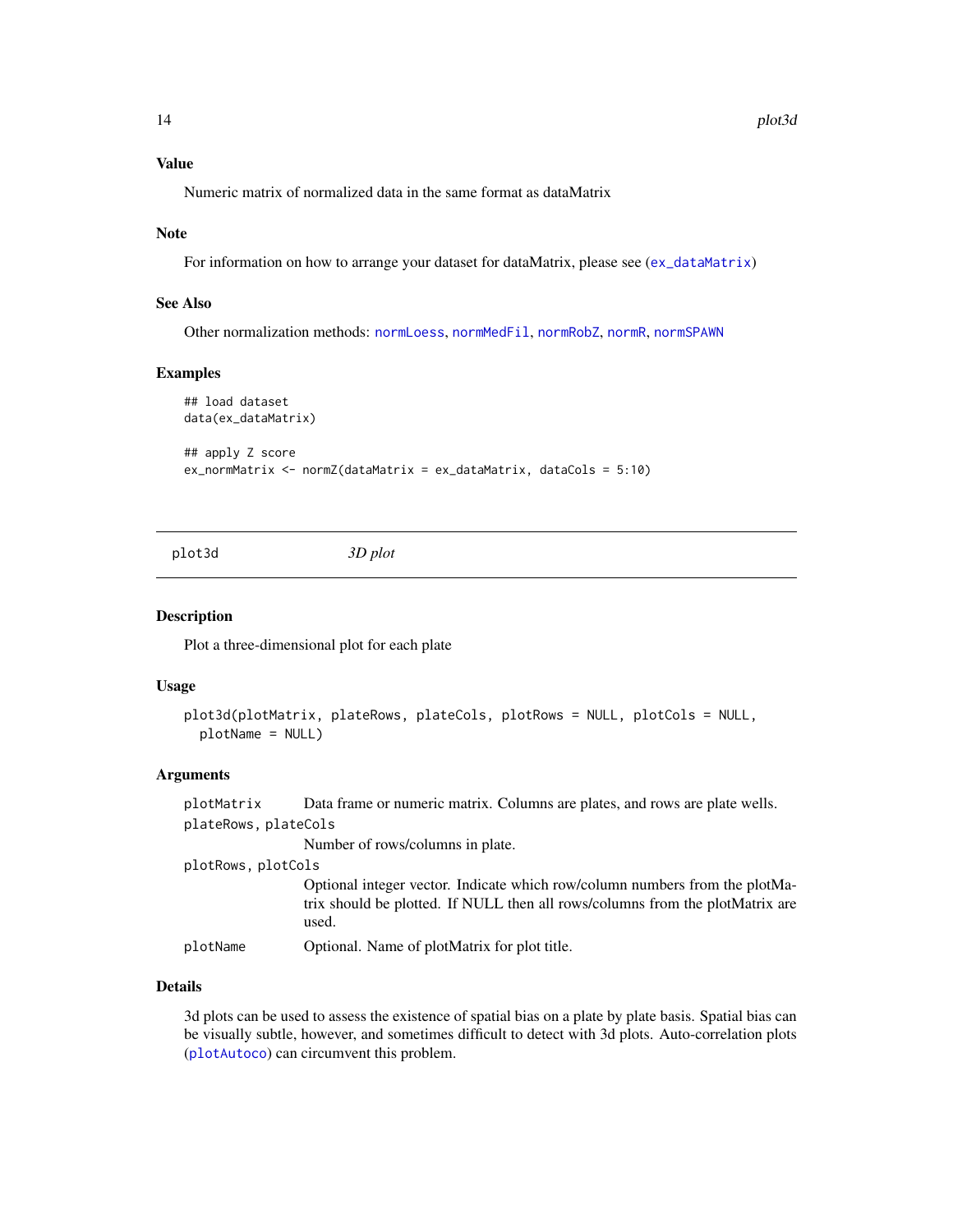# <span id="page-14-0"></span>plotAutoco 15

# Value

List of lattice objects

# See Also

Other graphical devices: [plotAutoco](#page-14-1), [plotBox](#page-15-1), [plotHeatmap](#page-16-1), [plotHist](#page-18-1), [plotIGFit](#page-19-1), [plotScatter](#page-20-1)

# Examples

```
## load dataset
data(ex_dataMatrix)
## plot raw data
plot3d(plotMatrix = ex_dataMatrix, plotCols = 5:10,
plotName = 'Example', plateRows = 8, plateCols = 10)
## normalize data matrix using any method and store in new variable
ex_normMatrix <- normZ(dataMatrix = ex_dataMatrix, dataCols = 5:10)
## plot normalized data
plot3d(plotMatrix = ex_normMatrix, plotName = 'Example',
plateRows = 8, plateCols = 10)
```
<span id="page-14-1"></span>plotAutoco *Auto-correlation*

# Description

Plot auto-correlation for each plate

#### Usage

```
plotAutoco(plotMatrix, plateRows, plateCols, plotRows = NULL,
 plotCols = NULL, plotName = NULL, plotSep = TRUE, ...)
```
# Arguments

| plotMatrix           | Data frame or numeric matrix. Columns are plates, and rows are plate wells.                                                                                           |
|----------------------|-----------------------------------------------------------------------------------------------------------------------------------------------------------------------|
| plateRows, plateCols |                                                                                                                                                                       |
|                      | Number of rows/columns in plate.                                                                                                                                      |
| plotRows, plotCols   |                                                                                                                                                                       |
|                      | Optional integer vector. Indicate which row/column numbers from the plotMa-<br>trix should be plotted. If NULL then all rows/columns from the plotMatrix are<br>used. |
| plotName             | Optional. Name of plotMatrix for plot title.                                                                                                                          |
| plotSep              | Optional logical. Should plots be presented in separate windows? Default is<br>TRUE.                                                                                  |
| $\ddotsc$            | Optional. Additional parameters passed to geom_path.                                                                                                                  |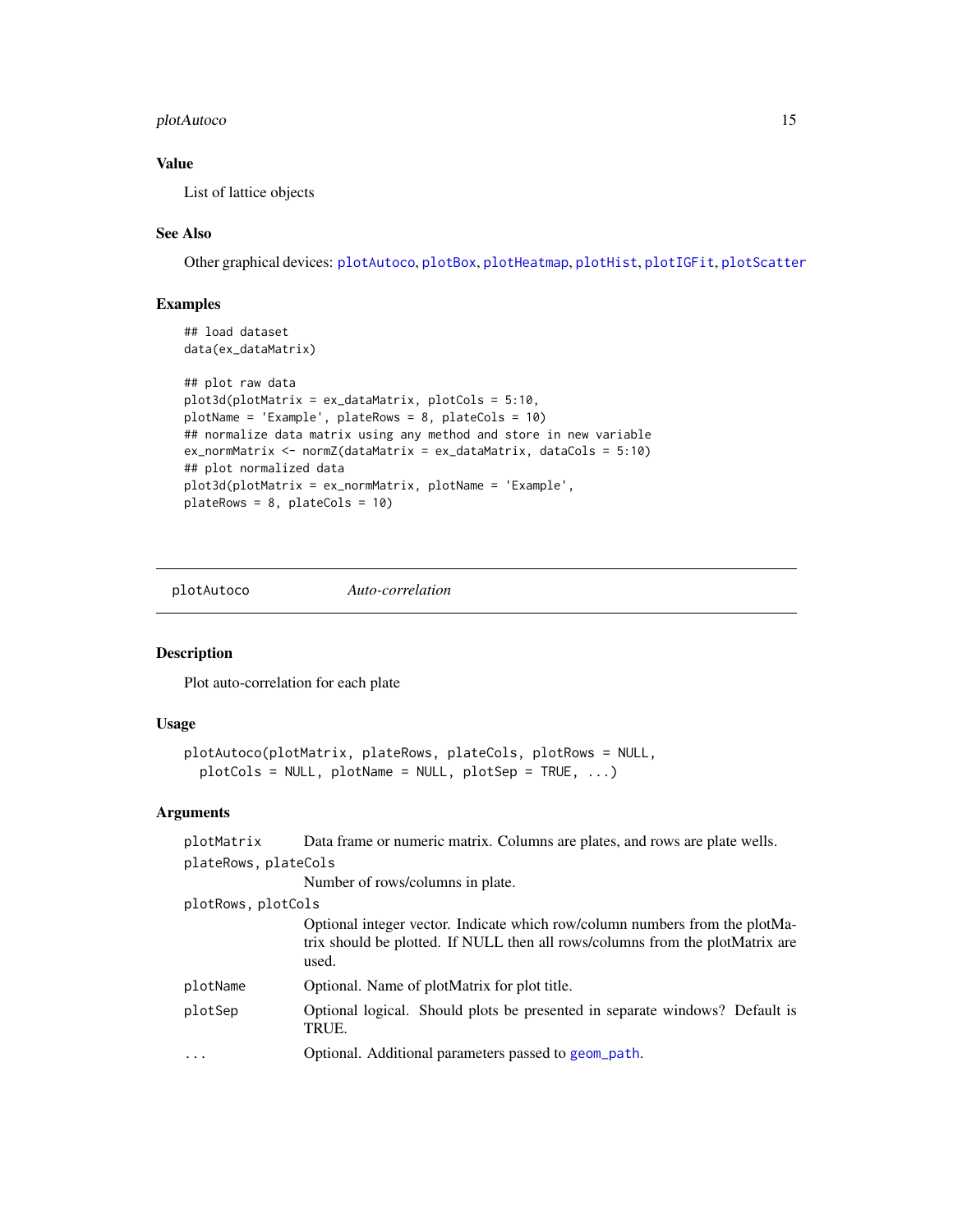#### Details

Auto-correlation plots can be used to identify spatial bias. Non-zero auto-correlations indicate within-plate bias, namely that proximal wells within-plates are correlated and that the measured intensity of a feature depends partially on its well location in the plate. Cyclical patterns of autocorrelation, in particular indicate within-plate spatial bias. Normalization methods that produce auto-correlations close to zero indicate the removal of spatial bias.

# Value

Modifiable ggplot2 object or list of objects

#### See Also

Other graphical devices: [plot3d](#page-13-1), [plotBox](#page-15-1), [plotHeatmap](#page-16-1), [plotHist](#page-18-1), [plotIGFit](#page-19-1), [plotScatter](#page-20-1)

#### Examples

```
## load dataset
data(ex_dataMatrix)
```

```
## plot raw data
plotAutoco(plotMatrix = ex_dataMatrix, plateRows = 8, plateCols = 10,
plotCols = 5:10, plotName = 'Example')
## normalize data matrix using any method and store in new variable
ex_normMatrix <- normZ(dataMatrix = ex_dataMatrix, dataCols = 5:10)
## plot normalized data
plotAutoco(plotMatrix = ex_normMatrix, plotName = 'Example',
plateRows = 8, plateCols = 10, plotSep = FALSE)
```
<span id="page-15-1"></span>plotBox *Boxplot*

#### Description

Construct an ordered boxplot for each plate

#### Usage

```
plotBox(plotMatrix, plotRows = NULL, plotCols = NULL, plotName = NULL,
  repIndex = NULL, plotSep = TRUE, ...)
```
#### Arguments

plotMatrix Data frame or numeric matrix. Columns are plates, and rows are plate wells. plotRows, plotCols

> Optional integer vector. Indicate which row/column numbers from the plotMatrix should be plotted. If NULL then all rows/columns from the plotMatrix are used.

<span id="page-15-0"></span>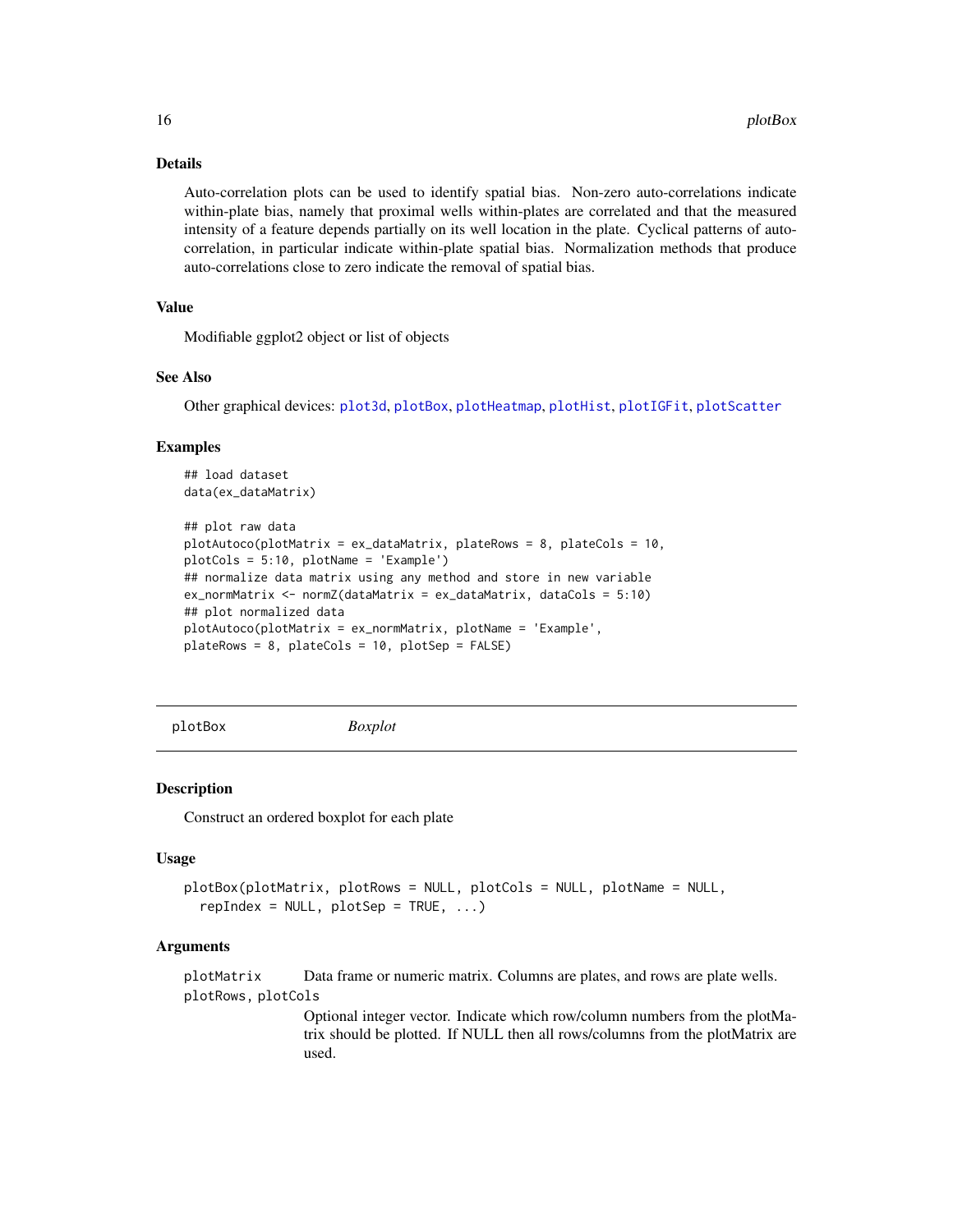# <span id="page-16-0"></span>plotHeatmap 17

| plotName | Optional. Name of plotMatrix for plot title.                                                                                                                                                         |
|----------|------------------------------------------------------------------------------------------------------------------------------------------------------------------------------------------------------|
| repIndex | Optional. Vector of labels indicating replicate group. Each index in the vector<br>matches the corresponding column of plotMatrix. If NULL then all plates are<br>plotted together without grouping. |
| plotSep  | Optional logical. Should plots of different replicate groups be presented in sep-<br>arate windows? Default is TRUE. Does not apply if repIndex is NULL.                                             |
| $\cdots$ | Optional. Additional parameters passed to geom_boxplot.                                                                                                                                              |

# Details

Box plots can be used to identify scaling shifts among replicates and view the general distribution of data among all plates.

#### Value

Modifiable ggplot2 object or list of objects

# See Also

Other graphical devices: [plot3d](#page-13-1), [plotAutoco](#page-14-1), [plotHeatmap](#page-16-1), [plotHist](#page-18-1), [plotIGFit](#page-19-1), [plotScatter](#page-20-1)

#### Examples

```
## load dataset
data(ex_dataMatrix)
## plot raw data
plotBox(plotMatrix = ex_dataMatrix, replIndex = c(1,1,1,2,2,2), plotCols = 5:10,plotName = 'Example')
## normalize data matrix using any method and store in new variable
ex_normMatrix <- normZ(dataMatrix = ex_dataMatrix, dataCols = 5:10)
## plot normalized data
plotBox(plotMatrix = ex\_normMatrix, repIndex = c(1,1,1,2,2,2), plotName = 'Example')
```
<span id="page-16-1"></span>plotHeatmap *Heat map*

#### Description

Plot heat map for each plate

#### Usage

```
plotHeatmap(plotMatrix, plateRows, plateCols, plotRows = NULL,
 plotCols = NULL, plotName = NULL, plotSep = TRUE, ...)
```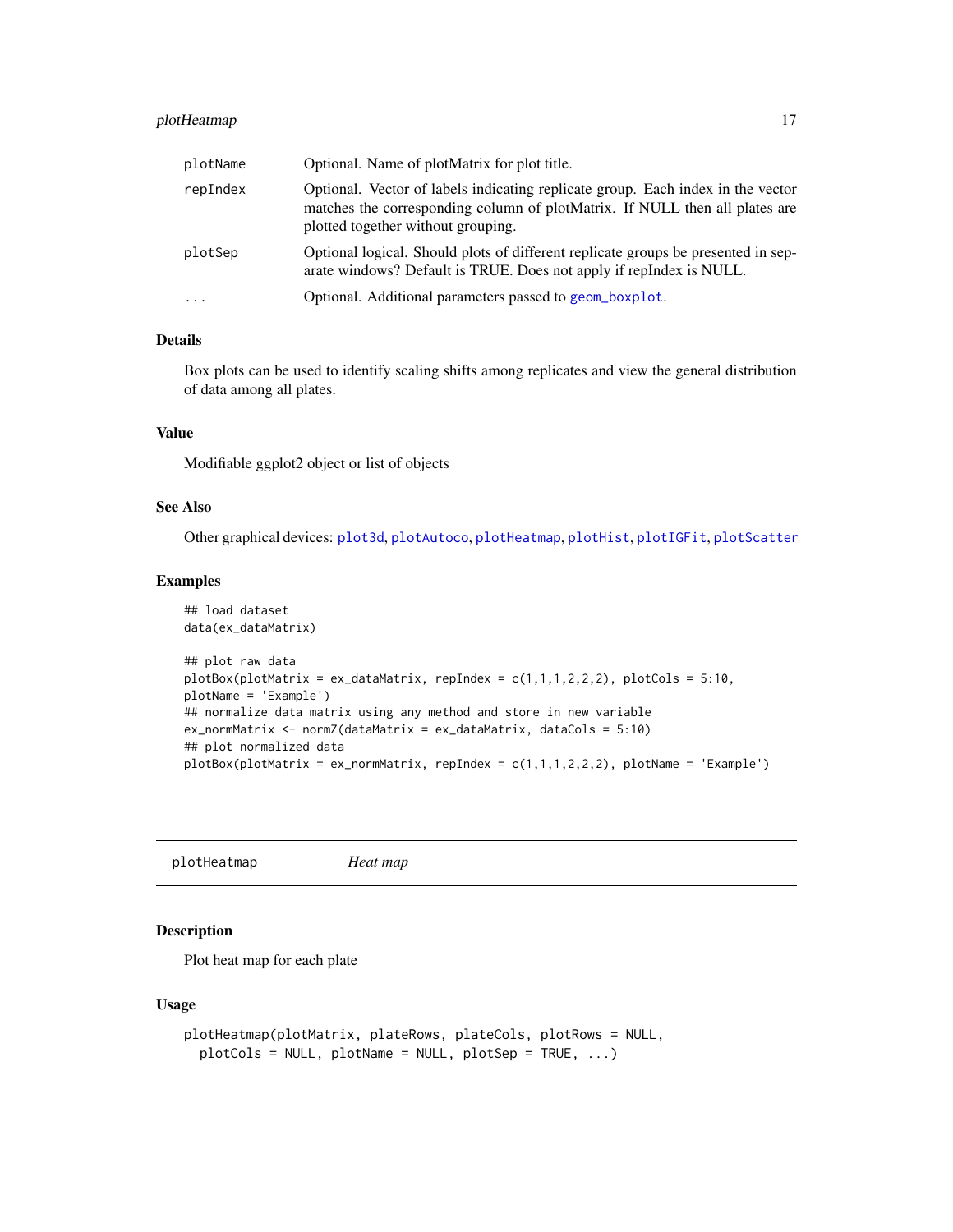#### <span id="page-17-0"></span>**Arguments**

| plotMatrix           | Data frame or numeric matrix. Columns are plates, and rows are plate wells.                                                                                           |
|----------------------|-----------------------------------------------------------------------------------------------------------------------------------------------------------------------|
| plateRows, plateCols |                                                                                                                                                                       |
|                      | Number of rows/columns in plate.                                                                                                                                      |
| plotRows, plotCols   |                                                                                                                                                                       |
|                      | Optional integer vector. Indicate which row/column numbers from the plotMa-<br>trix should be plotted. If NULL then all rows/columns from the plotMatrix are<br>used. |
| plotName             | Optional. Name of plotMatrix for plot title.                                                                                                                          |
| plotSep              | Optional logical. Should plots be presented in separate windows? Default is<br>TRUE.                                                                                  |
| $\cdot$              | Optional. Additional parameters passed to geom_tile.                                                                                                                  |

#### Details

Heat maps can be used to assess the existence of spatial bias on a plate by plate basis. Spatial bias can be visually subtle, however, and sometimes difficult to detect with heat maps. Auto-correlation plots ([plotAutoco](#page-14-1)) can circumvent this problem.

# Value

Modifiable ggplot2 object or list of objects

# See Also

Other graphical devices: [plot3d](#page-13-1), [plotAutoco](#page-14-1), [plotBox](#page-15-1), [plotHist](#page-18-1), [plotIGFit](#page-19-1), [plotScatter](#page-20-1)

# Examples

```
## load dataset
data(ex_dataMatrix)
```

```
## plot raw data with graphs separated
plotHeatmap(plotMatrix = ex_dataMatrix, plotCols = 5:10,
plotName = 'Example', plateRows = 8, plateCols = 10)
## normalize data matrix using any method and store in new variable
ex_normMatrix <- normZ(dataMatrix = ex_dataMatrix, dataCols = 5:10)
## plot normalized data with graphs together
plotHeatmap(plotMatrix = ex_normMatrix, plotName = 'Example',
plateRows = 8, plateCols = 10, plotSep = FALSE)
```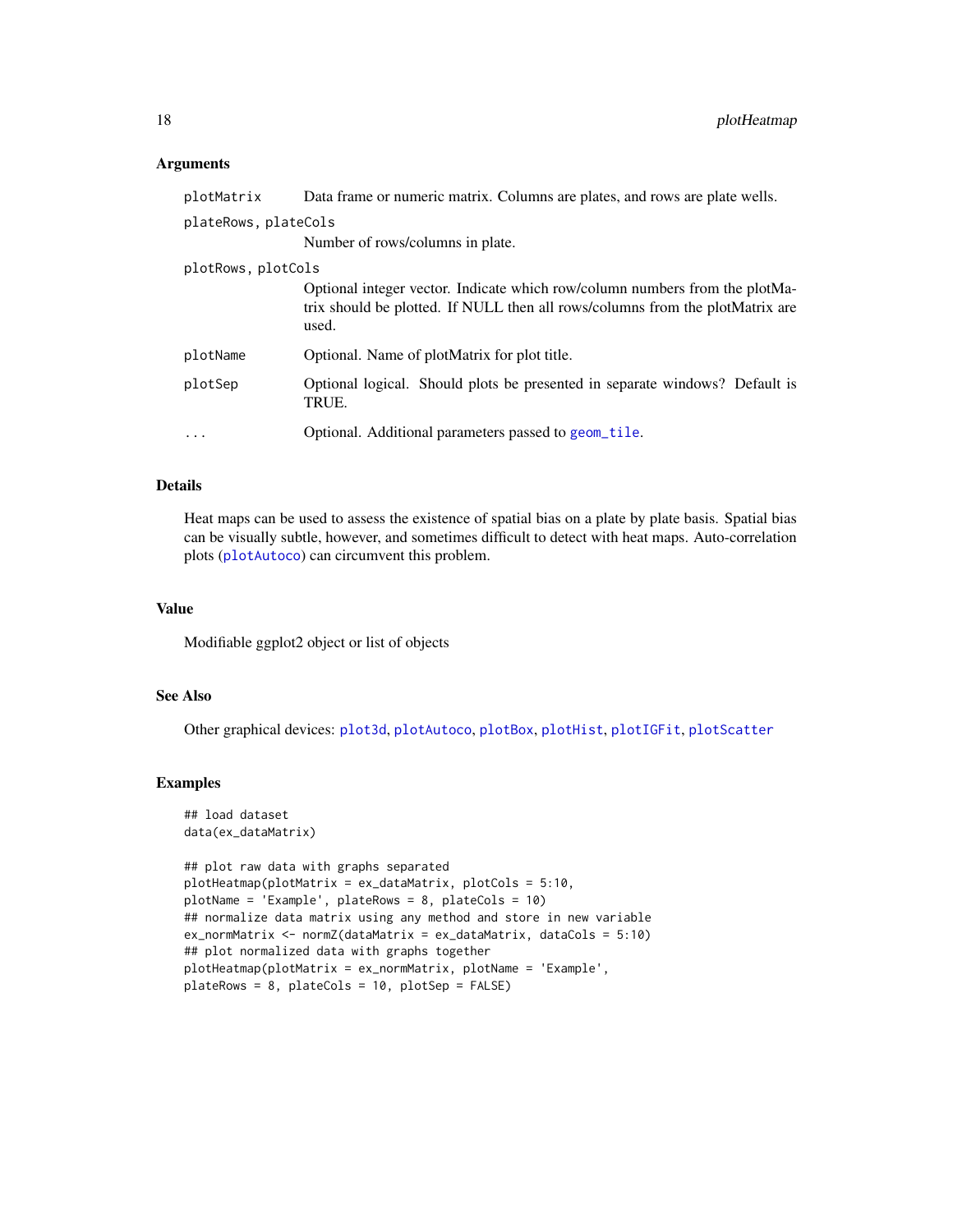<span id="page-18-1"></span><span id="page-18-0"></span>

#### Description

Plot histogram of p-values or q-values for each plate or all plates together

# Usage

```
plotHist(plotMatrix, plotRows = NULL, plotCols = NULL, plotAll = FALSE,
 plotSep = TRUE, plotName = NULL, colNames = NULL, ...)
```
#### Arguments

| plotMatrix         | Data frame or numeric matrix consisting only of p-values or q-values. Columns<br>are samples, and rows are plate wells.                                               |
|--------------------|-----------------------------------------------------------------------------------------------------------------------------------------------------------------------|
| plotRows, plotCols |                                                                                                                                                                       |
|                    | Optional integer vector. Indicate which row/column numbers from the plotMa-<br>trix should be plotted. If NULL then all rows/columns from the plotMatrix are<br>used. |
| plotAll            | Optional logical. Should all p-values or q-values be plotted together? Default is<br>FALSE.                                                                           |
| plotSep            | Optional logical. If plotAll is FALSE, should plots be presented in separate<br>windows? Default is TRUE.                                                             |
| plotName           | Optional. Name of plotMatrix for plot title.                                                                                                                          |
| colNames           | Optional. If plotAll is FALSE, names of plotCols for plot titles.                                                                                                     |
|                    | Optional. Additional parameters passed to geom_histogram.                                                                                                             |
|                    |                                                                                                                                                                       |

#### Details

Histograms can be used to compare actual to expected p-value distributions obtained from statistical tests of replicated features. In the presence of rare biological events, the p-value distribution should be approximately uniformly distributed with somewhat more small p-values. Deviations from these patterns indicate that the activity measurements are incorrect and/or that the statistical model is incorrectly specified.

# Value

Modifiable ggplot2 object or list of objects

# Note

If using output from [statT](#page-27-1), [statRVM](#page-24-1), [statFDR](#page-23-1) or [statSights](#page-26-1), please only select the plotCols corresponding to p-value and/or q-value columns, i.e., every 5th and/or 6th column in that output. Also, the x-axis label is derived from these column names indicating either 'p-values' or 'q-values'.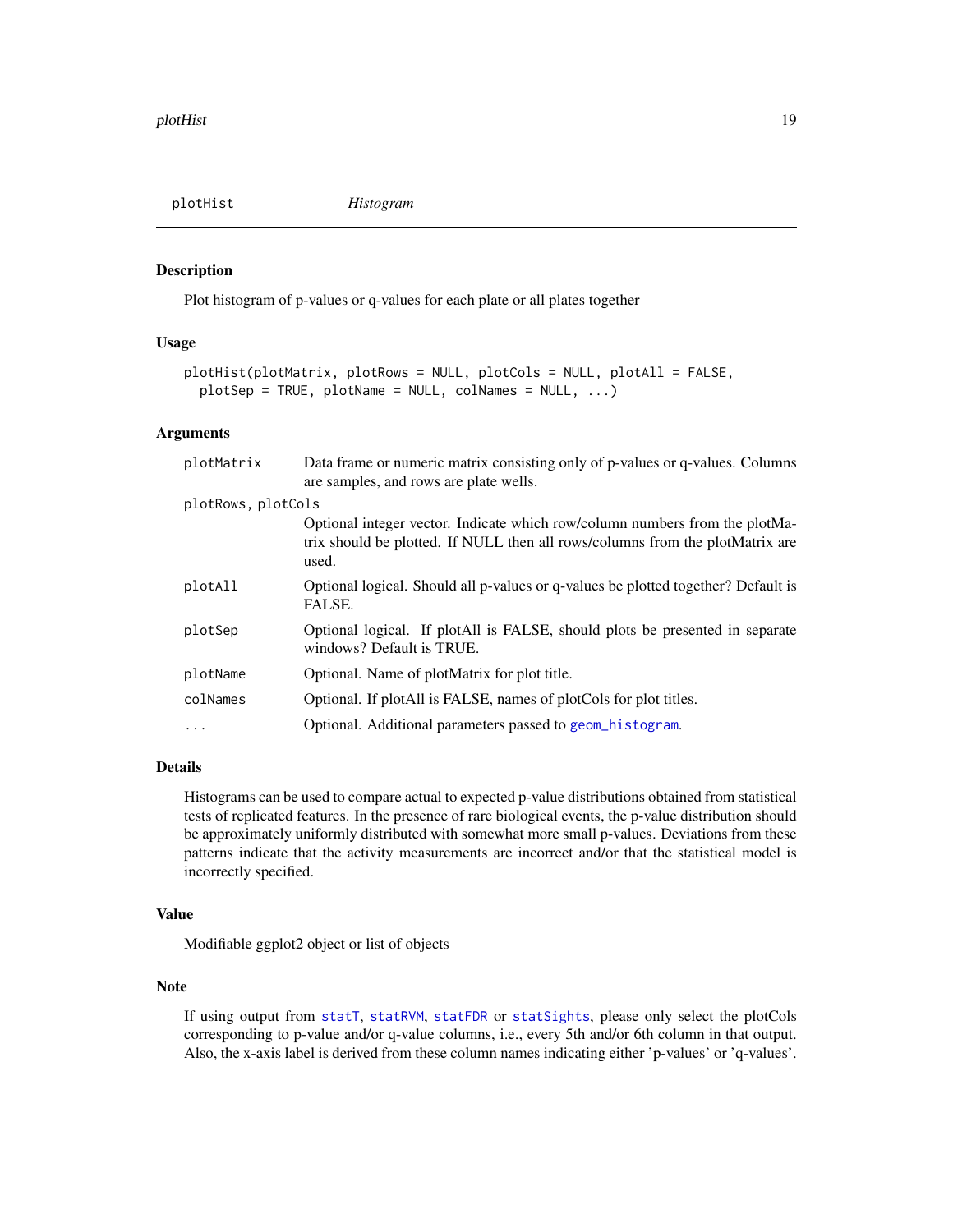# See Also

Other graphical devices: [plot3d](#page-13-1), [plotAutoco](#page-14-1), [plotBox](#page-15-1), [plotHeatmap](#page-16-1), [plotIGFit](#page-19-1), [plotScatter](#page-20-1)

#### Examples

```
## load dataset
data(ex_dataMatrix)
## normalize data matrix using any method and store in new variable
ex_normMatrix <- normZ(dataMatrix = ex_dataMatrix, dataCols = 5:10)
## apply any test to normalized data and store in new variable
ex_testMatrix <- statRVM(normMatrix = ex_normMatrix,
repIndex = c(1,1,1,2,2,2)## plot p-value data by selecting the p-value columns from test result matrix
plotHist(plotMatrix = ex_testMatrix, plotCols = c(5,10), plotName = 'Example',
colNames = c('Set_A', 'Set_B'))
```
<span id="page-19-1"></span>plotIGFit *Inverse gamma*

#### Description

Plot an inverse gamma fit plot for all plates together

#### Usage

```
plotIGFit(plotMatrix, repIndex, plotRows = NULL, plotCols = NULL,
 plotName = NULL, ...)
```
# Arguments

| plotMatrix         | Data frame or numeric matrix. Columns are plates, and rows are plate wells.                                                                                                                          |
|--------------------|------------------------------------------------------------------------------------------------------------------------------------------------------------------------------------------------------|
| repIndex           | Optional. Vector of labels indicating replicate group. Each index in the vector<br>matches the corresponding column of plotMatrix. If NULL then all plates are<br>plotted together without grouping. |
| plotRows, plotCols |                                                                                                                                                                                                      |
|                    | Optional integer vector. Indicate which row/column numbers from the plotMa-<br>trix should be plotted. If NULL then all rows/columns from the plotMatrix are<br>used.                                |
| plotName           | Optional. Name of plotMatrix for plot title.                                                                                                                                                         |
|                    | Optional. Additional parameters passed to geom_step.                                                                                                                                                 |
|                    |                                                                                                                                                                                                      |

#### Details

Inverse gamma fit plot can be used to check if RVM test ([statRVM](#page-24-1)) assumptions are valid and it can be applied to the data.

<span id="page-19-0"></span>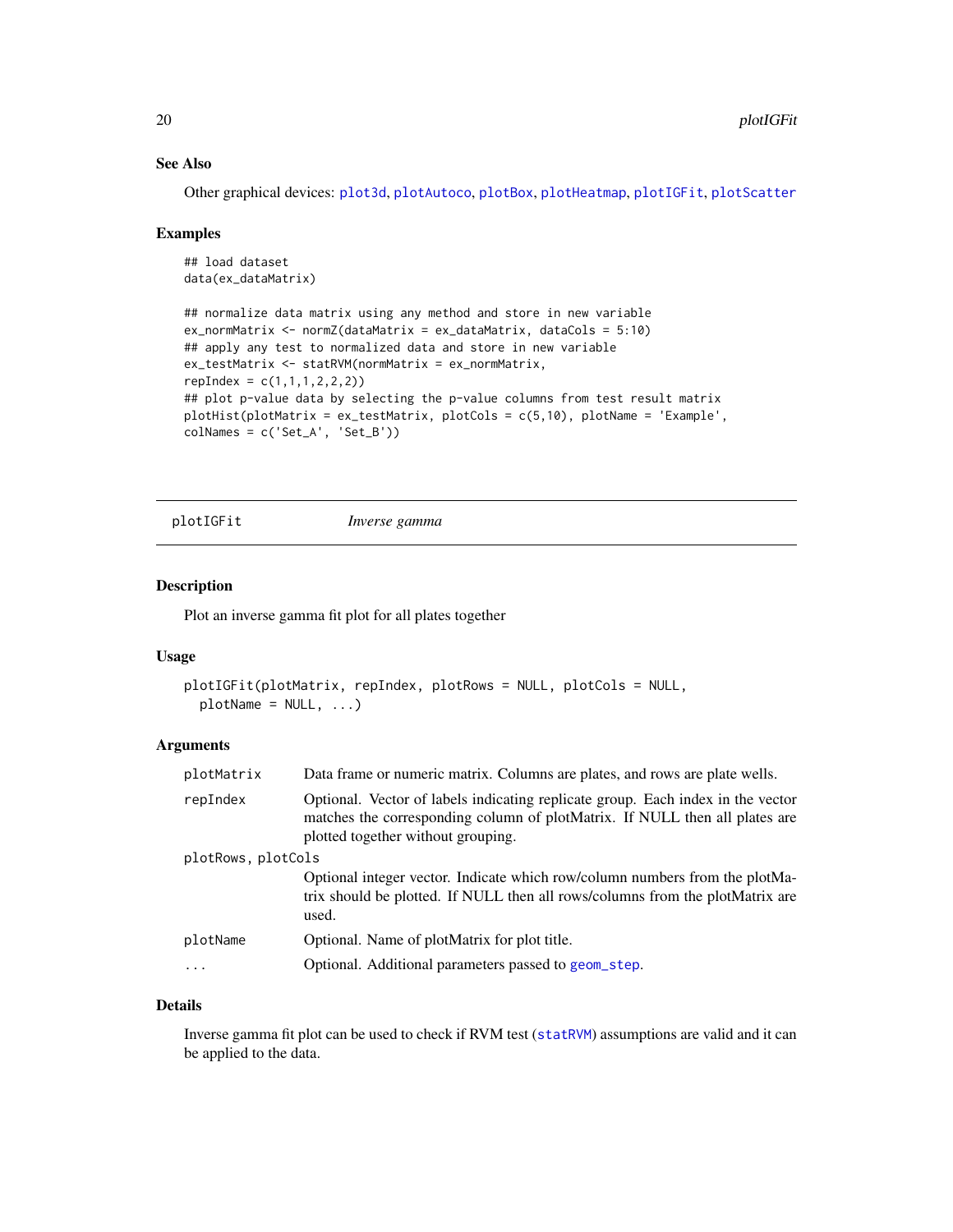# <span id="page-20-0"></span>plotScatter 21

# Value

Modifiable ggplot2 object

# See Also

Other graphical devices: [plot3d](#page-13-1), [plotAutoco](#page-14-1), [plotBox](#page-15-1), [plotHeatmap](#page-16-1), [plotHist](#page-18-1), [plotScatter](#page-20-1)

# Examples

```
## load dataset
data(ex_dataMatrix)
## normalize data matrix using any method and store in new variable
ex_normMatrix <- normSights(dataMatrix = ex_dataMatrix, dataCols = 5:10,
normMethod = 'normZ')
## plot normalized data
plotIGFit(plotMatrix = ex\_normMatrix, repIndex = c(1,1,1,2,2,2),plotName = 'Example')
```
<span id="page-20-1"></span>plotScatter *Scatter plot*

# Description

Construct a scatter plot of all pairwise combinations of replicates

# Usage

```
plotScatter(plotMatrix, repIndex, plotRows = NULL, plotCols = NULL,
 plotName = NULL, ...)
```
# Arguments

| plotMatrix              | Data frame or numeric matrix. Columns are plates, and rows are plate wells.                                                                                                                          |  |
|-------------------------|------------------------------------------------------------------------------------------------------------------------------------------------------------------------------------------------------|--|
| repIndex                | Optional. Vector of labels indicating replicate group. Each index in the vector<br>matches the corresponding column of plotMatrix. If NULL then all plates are<br>plotted together without grouping. |  |
| plotRows, plotCols      |                                                                                                                                                                                                      |  |
|                         | Optional integer vector. Indicate which row/column numbers from the plotMa-<br>trix should be plotted. If NULL then all rows/columns from the plotMatrix are<br>used.                                |  |
| plotName                | Optional. Name of plotMatrix for plot title.                                                                                                                                                         |  |
| $\cdot$ $\cdot$ $\cdot$ | Optional. Additional parameters passed to geom_point.                                                                                                                                                |  |
|                         |                                                                                                                                                                                                      |  |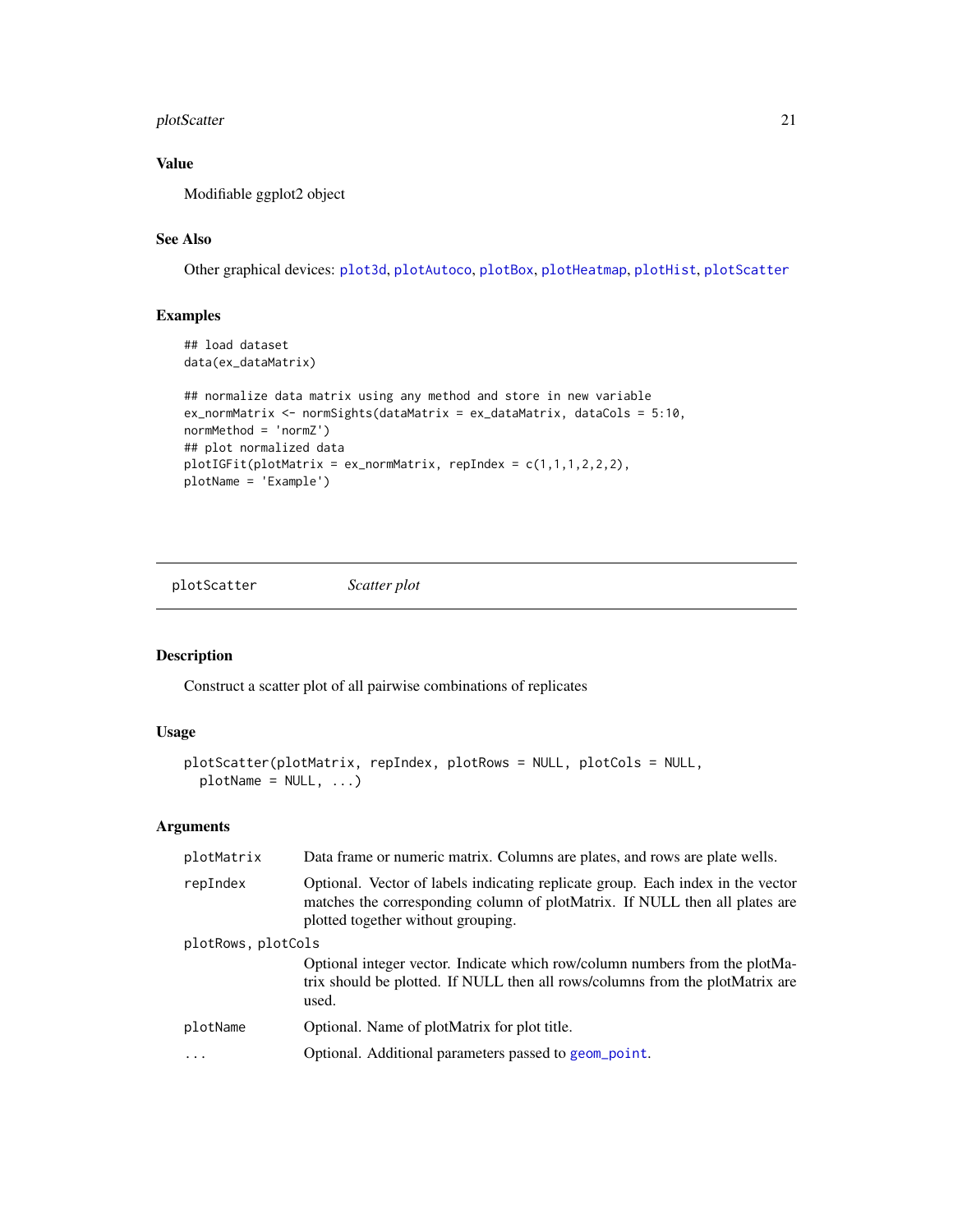# Details

Scatter plots with robust regression lines of replicate plates can reveal a kind of bias which acts independently of within-plate biases and which cannot be detected by heat maps ([plotHeatmap](#page-16-1)) or auto-correlation plots ([plotAutoco](#page-14-1)). A mixture of active and inactive features should produce a zero-correlation flat regression line within most of the range and a positively sloped line within the active range(s) at the extreme(s) of the distribution.

# Value

List of modifiable ggplot2 objects

# See Also

Other graphical devices: [plot3d](#page-13-1), [plotAutoco](#page-14-1), [plotBox](#page-15-1), [plotHeatmap](#page-16-1), [plotHist](#page-18-1), [plotIGFit](#page-19-1)

# Examples

```
## load dataset
data(ex_dataMatrix)
## plot raw data
plotScatter(plotMatrix = ex_dataMatrix, repIndex = c(1,1,1), plotCols = 5:7,
plotName = 'Example')
## normalize data matrix using any method and store in new variable
ex_normMatrix <- normZ(dataMatrix = ex_dataMatrix, dataCols = 5:10)
## plot normalized data
plotScatter(plotMatrix = ex_{norm}Matrix, repIndex = c(1,1,1), plotCols = 1:3,
plotName = 'Example')
```
<span id="page-21-1"></span>

plotSights *Graphical devices*

#### Description

Apply any of the available SIGHTS graphical devices

# Usage

```
plotSights(plotMethod, plotMatrix, plateRows, plateCols, repIndex = NULL,
 plotRows = NULL, plotCols = NULL, plotName = NULL, plotSep = TRUE,
 plotAll = FALSE, colNames = NULL, ...)
```
<span id="page-21-0"></span>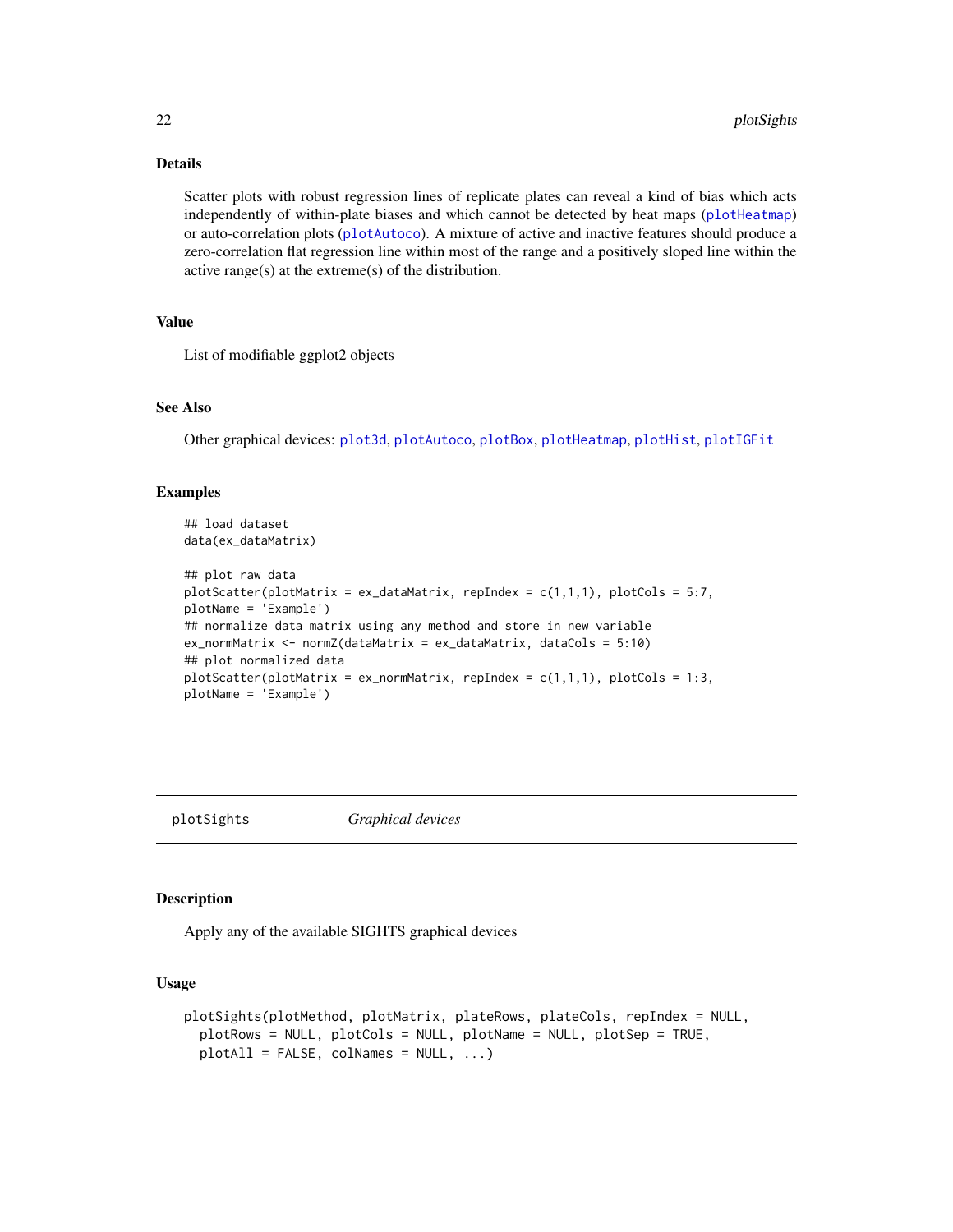#### <span id="page-22-0"></span>plotSights 23

# Arguments

| plotMethod           | Plotting method name from SIGHTS ('3d', 'Autoco', 'Box', 'Heatmap', 'Hist',<br>'IGFit', or 'Scatter').                                                                                                                                                                  |  |
|----------------------|-------------------------------------------------------------------------------------------------------------------------------------------------------------------------------------------------------------------------------------------------------------------------|--|
| plotMatrix           | Data frame or numeric matrix. Columns are plates, and rows are plate wells. For<br>plotMethod 'Hist', this is a p-value matrix with each column a single sample.                                                                                                        |  |
| plateRows, plateCols |                                                                                                                                                                                                                                                                         |  |
|                      | Number of rows/columns in plate. Applies to plotMethods '3d', 'Autoco' and<br>'Heatmap'.                                                                                                                                                                                |  |
| repIndex             | Vector of labels indicating replicate group. Each index in the vector matches the<br>corresponding column of plotMatrix. Applies to plotMethods 'Box', 'Scatter'<br>and 'IGFit'.                                                                                        |  |
| plotRows, plotCols   |                                                                                                                                                                                                                                                                         |  |
|                      | Optional integer vector. Indicate which row/column numbers from the plotMa-<br>trix should be plotted. If NULL then all rows/columns from the plotMatrix are<br>used.                                                                                                   |  |
| plotName             | Optional. Name of plotMatrix for plot title.                                                                                                                                                                                                                            |  |
| plotSep              | Optional logical. Should plots be presented in separate windows? Default is<br>TRUE. Applies to plotMethods 'Autoco', 'Box', 'Hist' and 'Heatmap'. For<br>'Box', each replicate group is presented in a separate window and it only applies<br>if repIndex is not NULL. |  |
| plotAll              | Optional logical. Should all p-values be plotted together? Default is FALSE.<br>Applies to plotMethod 'Hist'.                                                                                                                                                           |  |
| colNames             | Optional. Names of plotCols for plot title. Applies to plotMethod 'Hist'.                                                                                                                                                                                               |  |
| $\cdots$             | Optional. Additional parameters passed to ggplot functions.                                                                                                                                                                                                             |  |

# Details

One of the following SIGHTS graphical devices may be chosen: [plot3d](#page-13-1), [plotAutoco](#page-14-1), [plotBox](#page-15-1), [plotHeatmap](#page-16-1), [plotHist](#page-18-1), [plotIGFit](#page-19-1), or [plotScatter](#page-20-1). See their individual help pages for more details.

# Value

List of lattice objects for 'plot3d'. Modifiable ggplot2 object or list of objects for all others.

# References

[Murie et al. \(2015\). Improving detection of rare biological events in high-throughput screens.](http://www.ncbi.nlm.nih.gov/pubmed/25190066) [Journal of Biomolecular Screening, 20\(2\), 230-241.](http://www.ncbi.nlm.nih.gov/pubmed/25190066)

# See Also

Other SIGHTS functions: [normSights](#page-9-1), [statSights](#page-26-1)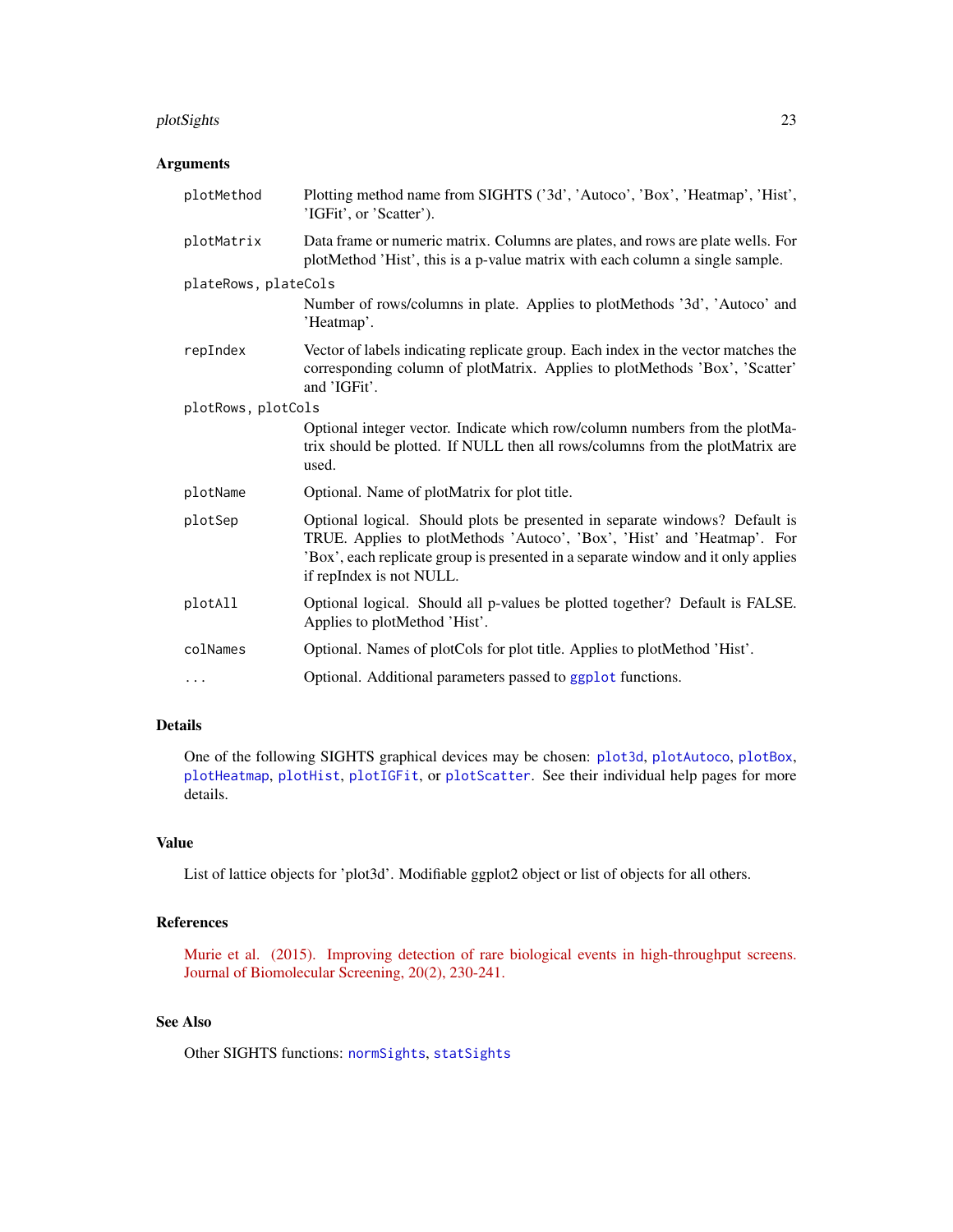#### <span id="page-23-0"></span>Examples

```
## load dataset
data(ex_dataMatrix)
## normalize data matrix using any method and store in new variable
ex_normMatrix <- normSights(normMethod = 'RobZ', dataMatrix = ex_dataMatrix,
dataCols = 5:10, wellCorrection = TRUE)
## choose a graphical device and provide relevant information
plotSights(plotMethod = 'Autoco', plotMatrix = ex_normMatrix,
plotName = 'Example', plateRows = 8, plateCols = 10)
```
<span id="page-23-1"></span>

| statFDR | FDR control |  |
|---------|-------------|--|
|---------|-------------|--|

# Description

Apply Storey's FDR control to p-values

#### Usage

```
statFDR(testMatrix, ctrlMethod = "smoother", ...)
```
#### Arguments

| testMatrix | Data frame or numeric matrix consisting of output from statT or statRVM func-                          |
|------------|--------------------------------------------------------------------------------------------------------|
|            | tions. P-value columns from this matrix are automatically selected for FDR                             |
|            | calculation. Columns are samples, and rows are plate wells.                                            |
| ctrlMethod | Optional. Method to use either 'smoother' or 'bootstrap' to estimate null. De-<br>fault is 'smoother'. |
| $\cdots$   | Optional. Additional parameters passed to qvalue function.                                             |

# Details

False Discovery Rate procedure is used to control the proportion of false positives in the results. This is an implementation of the positive false discovery (pFDR) procedure of the [qvalue](#page-0-0) function.

#### Value

A matrix of parameters for each replicate group is returned:

```
T-statistic or RVM T-statistic
                  Value of the t-statistic.
Mean_Difference
                 Difference between the calculated and the true mean.
Standard_Error Standard error of the difference between means.
Degrees_Of_Freedom
```
Degrees of freedom for the t-statistic.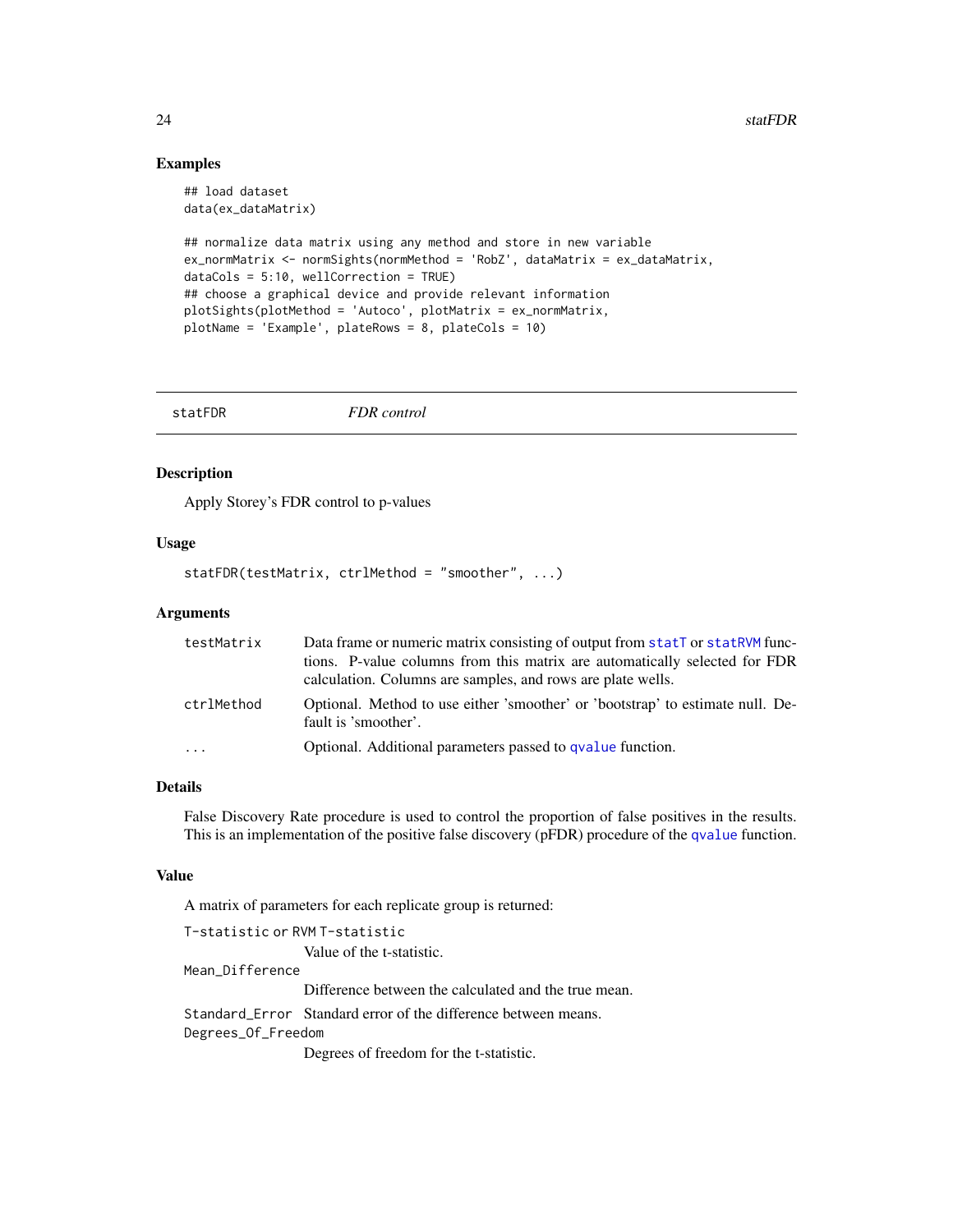#### <span id="page-24-0"></span>statRVM 25

| P-value | P-value for the t-test.      |
|---------|------------------------------|
| g-value | FDR q-value for the P-value. |

# Note

Please install the package 'qvalue' from Bioconductor, if not already installed.

# References

[Storey \(2002\). A direct approach to false discovery rates. Journal of the Royal Statistical Society:](http://onlinelibrary.wiley.com/doi/10.1111/1467-9868.00346/pdf) [Series B, 64, 479-498.](http://onlinelibrary.wiley.com/doi/10.1111/1467-9868.00346/pdf)

# See Also

Other statistical methods: [statRVM](#page-24-1), [statT](#page-27-1)

#### Examples

```
## load dataset
data(ex_dataMatrix)
```

```
## normalize data matrix using any method and store in new variable
ex_normMatrix <- normSights(dataMatrix = ex_dataMatrix, dataCols = 5:10,
normMethod = 'normZ')
## test normalized data matrix using either the RVM or T test and store in new variable
ex_testMatrix <- statT(normMatrix = ex_normMatrix, trueMean = 0,
repIndex = c(1, 1, 1, 2, 2, 2)## apply FDR control to test matrix with bootstrap control method
ex_ctrlMatrix <- statFDR(testMatrix = ex_testMatrix,
ctrlMethod = 'bootstrap')
```
<span id="page-24-1"></span>statRVM *RVM Test*

#### Description

Apply one-sample RVM t-test separately to each plate

#### Usage

```
statRVM(normMatrix, repIndex, normRows = NULL, normCols = NULL,
  testSide = "two.sided")
```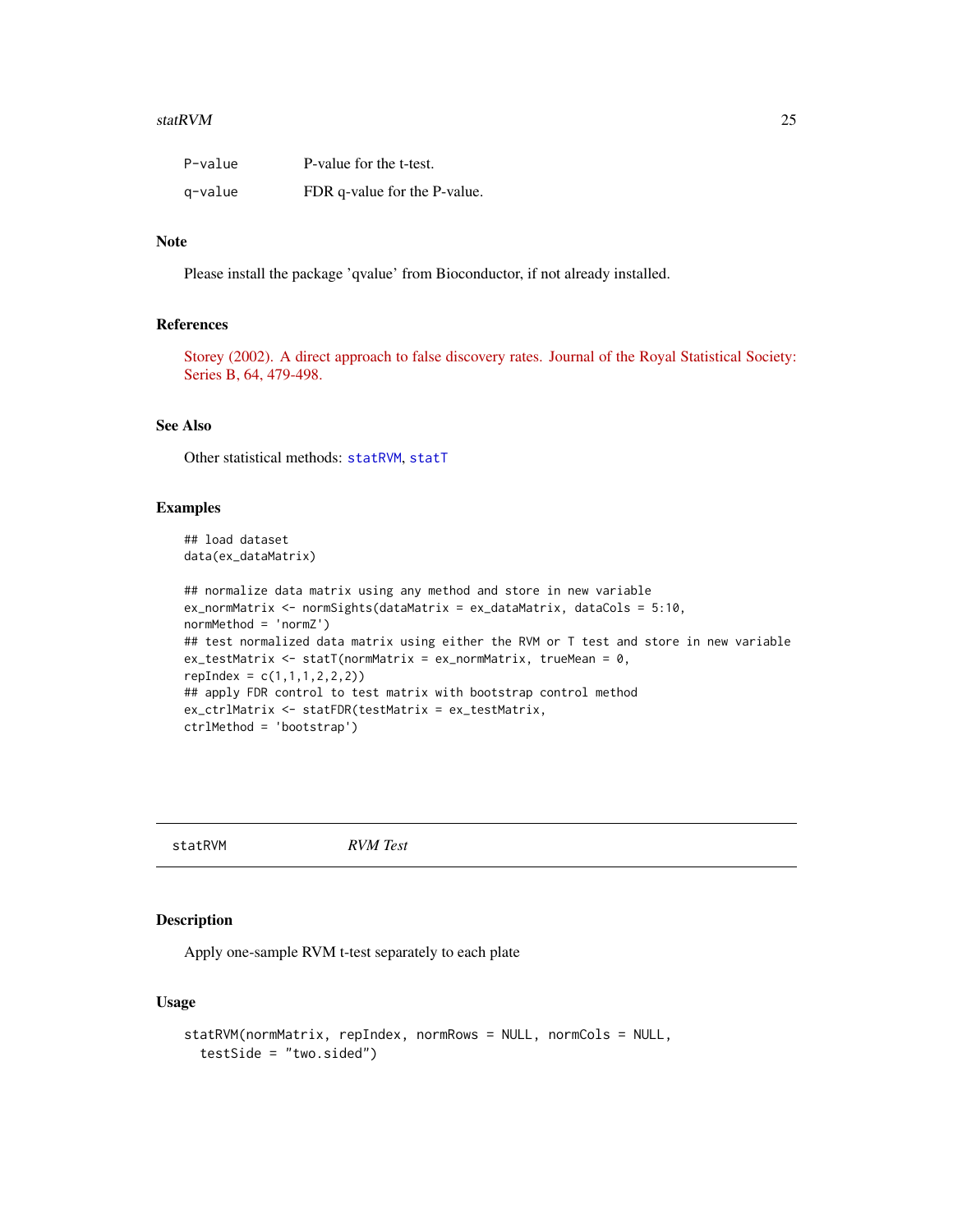# <span id="page-25-0"></span>Arguments

| normMatrix         | Data frame or numeric matrix of normalized data. Columns are plates, and rows<br>are plate wells.                                                                                                                                                     |
|--------------------|-------------------------------------------------------------------------------------------------------------------------------------------------------------------------------------------------------------------------------------------------------|
| repIndex           | Integer vector indicating replicates in normMatrix. Which plates are replicates<br>of each other? Provide the same number for plates belonging to a replicate<br>group. Each index in the vector matches the corresponding column of normMa-<br>trix. |
| normRows, normCols |                                                                                                                                                                                                                                                       |
|                    | Optional integer vector. Indicate which row/column numbers from the norm-<br>Matrix should be tested. If NULL then all rows/columns from the normMatrix<br>are used.                                                                                  |
| testSide           | Optional. Type of t-test: 'two.sided', 'less', or 'greater'. Default is 'two.sided'.                                                                                                                                                                  |

#### Details

Random Variance Model one-sample t-test is applied to the normalized data. RVM assumes that the across replicate variances are distributed according to an inverse gamma distribution. This can be checked by using the [plotIGFit](#page-19-1) function.

#### Value

A matrix of parameters for each replicate group is returned:

| RVM T-statistic    |                                                                |
|--------------------|----------------------------------------------------------------|
|                    | Value of the RVM t-statistic.                                  |
| Mean Difference    |                                                                |
|                    | Difference between the calculated and the true mean.           |
|                    | Standard Error Standard error of the difference between means. |
| Degrees_Of_Freedom |                                                                |
|                    | Degrees of freedom for the t-statistic.                        |
| P-value            | P-value for the RVM test.                                      |

# References

[Malo et al. \(2006\). Statistical practice in high-throughput screening data analysis. Nature Biotech](http://www.ncbi.nlm.nih.gov/pubmed/16465162)[nology, 24\(2\), 167-175.](http://www.ncbi.nlm.nih.gov/pubmed/16465162)

[Wright & Simon \(2003\). A random variance model for detection of differential gene expression in](http://www.ncbi.nlm.nih.gov/pubmed/14668230) [small microarray experiments. Bioinformatics, 19\(18\), 2448-2455.](http://www.ncbi.nlm.nih.gov/pubmed/14668230)

# See Also

Other statistical methods: [statFDR](#page-23-1), [statT](#page-27-1)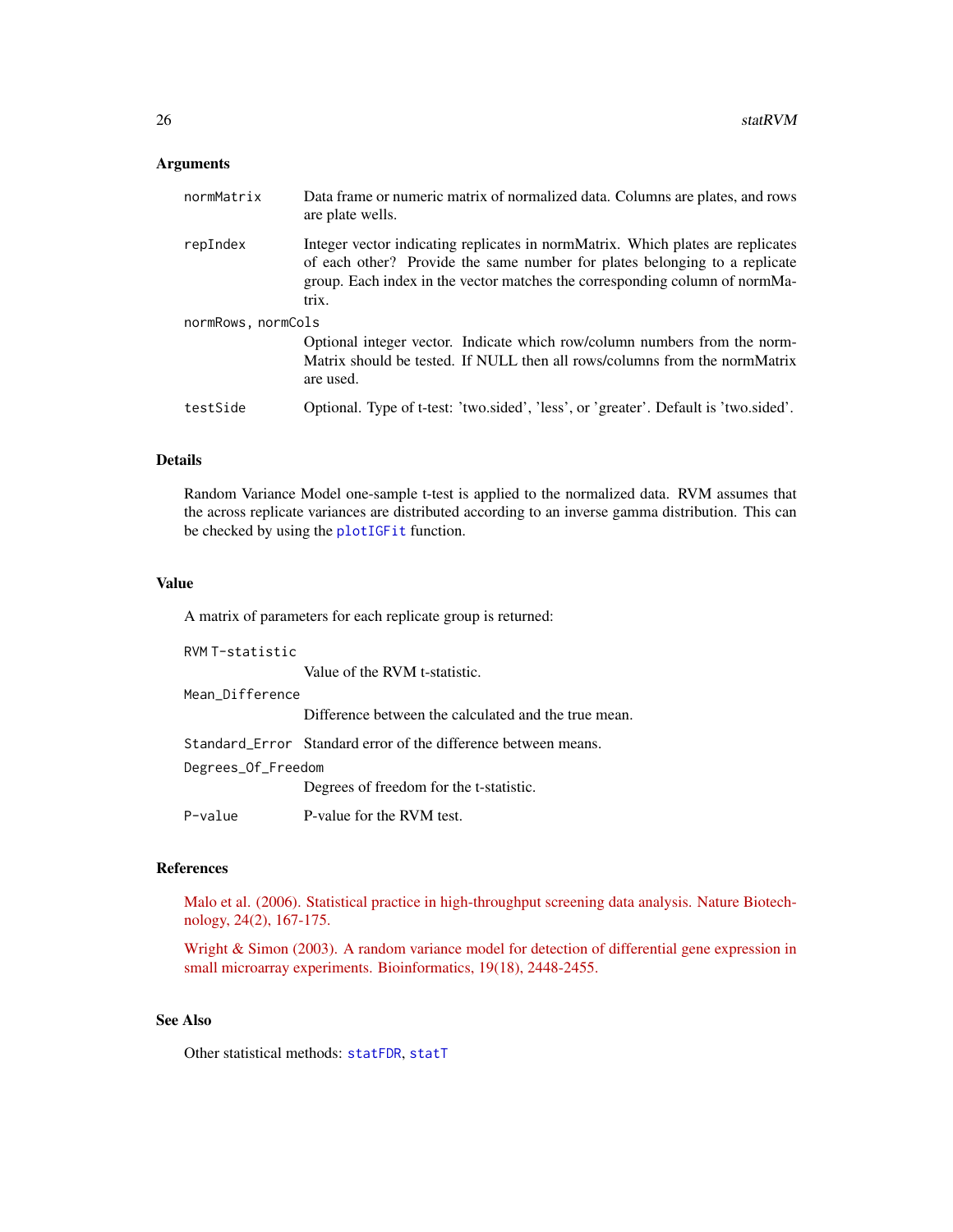#### <span id="page-26-0"></span>statSights 27

# Examples

```
## load dataset
data(ex_dataMatrix)
## normalize data matrix using any method and store in new variable
ex_normMatrix <- normSights(dataMatrix = ex_dataMatrix, dataCols = 5:10,
normMethod = 'normZ')
## apply RVM test to normalized data matrix and get the p-values
ex\_testMatrix \leq stateVMM(normMatrix = ex\_normMatrix, repIndex = c(1,1,1,2,2,2))
```
<span id="page-26-1"></span>

| statSights | <i>Statistical methods</i> |  |
|------------|----------------------------|--|
|------------|----------------------------|--|

# Description

Apply any of the available SIGHTS statistical methods

#### Usage

```
statSights(statMethod, normMatrix, repIndex, normRows = NULL,
 normCols = NULL, ctrlMethod = NULL, testSide = "two.sided",
  trueMean = 0, \ldots)
```
# Arguments

| statMethod         | Statistical testing method to use either 'T' or 'RVM'.                                                                                                                                                                                                |  |
|--------------------|-------------------------------------------------------------------------------------------------------------------------------------------------------------------------------------------------------------------------------------------------------|--|
| normMatrix         | Data frame or numeric matrix of normalized data. Columns are plates, and rows<br>are plate wells.                                                                                                                                                     |  |
| repIndex           | Integer vector indicating replicates in normMatrix. Which plates are replicates<br>of each other? Provide the same number for plates belonging to a replicate<br>group. Each index in the vector matches the corresponding column of normMa-<br>trix. |  |
| normRows, normCols |                                                                                                                                                                                                                                                       |  |
|                    | Optional integer vector. Indicate which row/column numbers from the norm-<br>Matrix should be tested. If NULL then all rows/columns from the normMatrix<br>are used.                                                                                  |  |
| ctrlMethod         | Optional. FDR method to use either 'smoother' or 'bootstrap' to estimate null.<br>Default is NULL, which does not apply FDR control to the statistical testing<br>output.                                                                             |  |
| testSide           | Optional. Type of t-test: 'two.sided', 'less', or 'greater'. Default is 'two.sided'.                                                                                                                                                                  |  |
| trueMean           | Optional. Number indicating true value of mean. Applies to statMethod 'T'.<br>Default is 0.                                                                                                                                                           |  |
| $\ddots$ .         | Optional. Additional parameters passed to qvalue function.                                                                                                                                                                                            |  |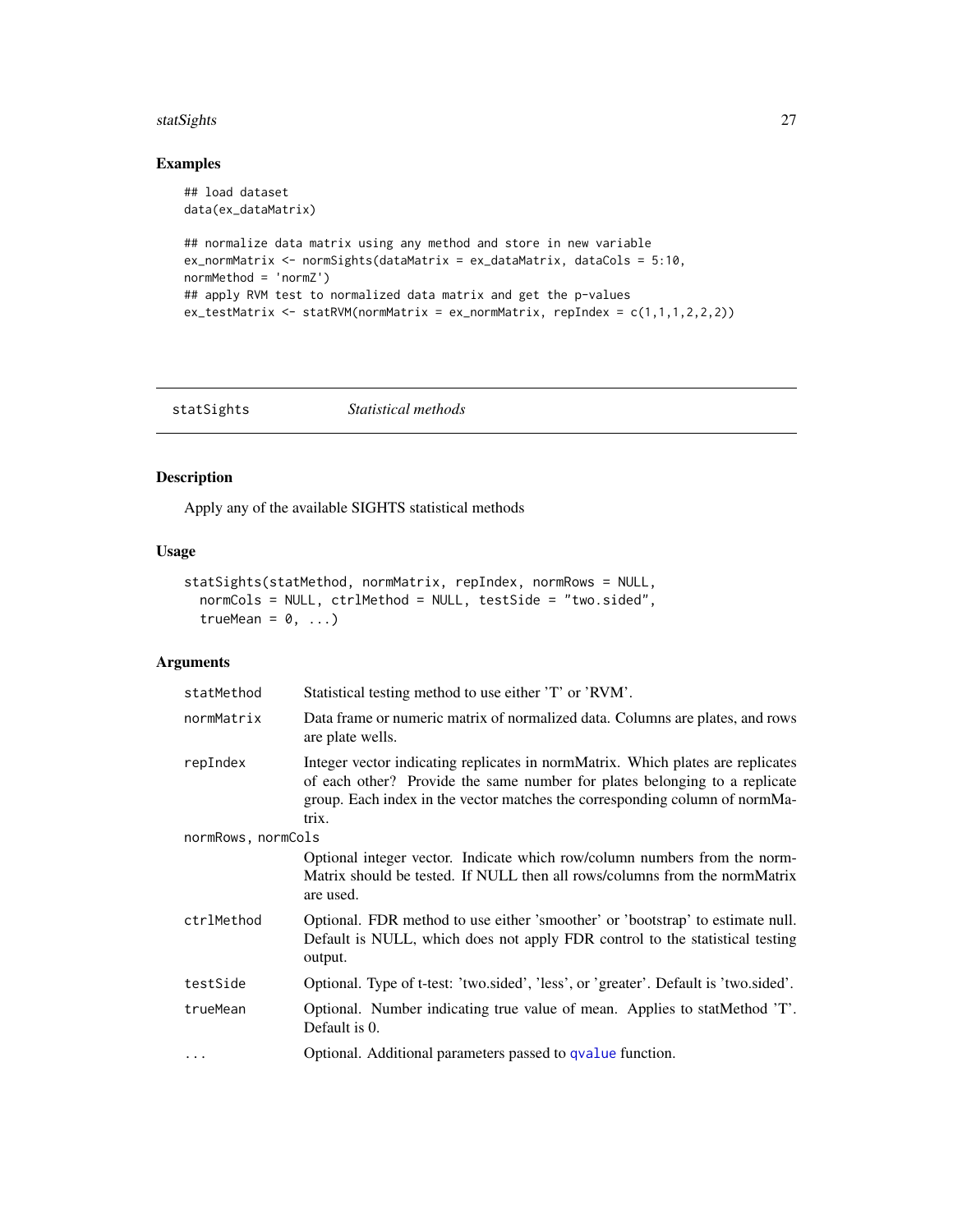# <span id="page-27-0"></span>Details

One of the two SIGHTS statistical testing methods may be chosen: [statT](#page-27-1) or [statRVM](#page-24-1), and FDR control may be applied by [statFDR](#page-23-1). See their individual help pages for more details.

#### Value

A matrix of parameters for each replicate group including p-values and q-values, if FDR control is applied.

# References

[Murie et al. \(2015\). Improving detection of rare biological events in high-throughput screens.](http://www.ncbi.nlm.nih.gov/pubmed/25190066) [Journal of Biomolecular Screening, 20\(2\), 230-241.](http://www.ncbi.nlm.nih.gov/pubmed/25190066)

#### See Also

Other SIGHTS functions: [normSights](#page-9-1), [plotSights](#page-21-1)

# Examples

```
## load dataset
data(ex_dataMatrix)
```

```
## normalize data matrix using any method and store in new variable
ex_normMatrix <- normSights(normMethod = 'RobZ', dataMatrix = ex_dataMatrix,
dataCols = 5:10, wellCorrection = TRUE)
## choose a statistical testing method, indicate FDR control
## and provide relevant information
ex_statMatrix <- statSights(normMatrix = ex_normMatrix, statMethod = 'RVM',
ctrlMethod = 'smoother', repIndex = c(1,1,1,2,2,2))
```
<span id="page-27-1"></span>statT *t-test*

#### Description

Apply one-sample t-test separately to each plate

#### Usage

```
statT(normMatrix, repIndex, normRows = NULL, normCols = NULL,
  testSide = "two.sided", trueMean = 0)
```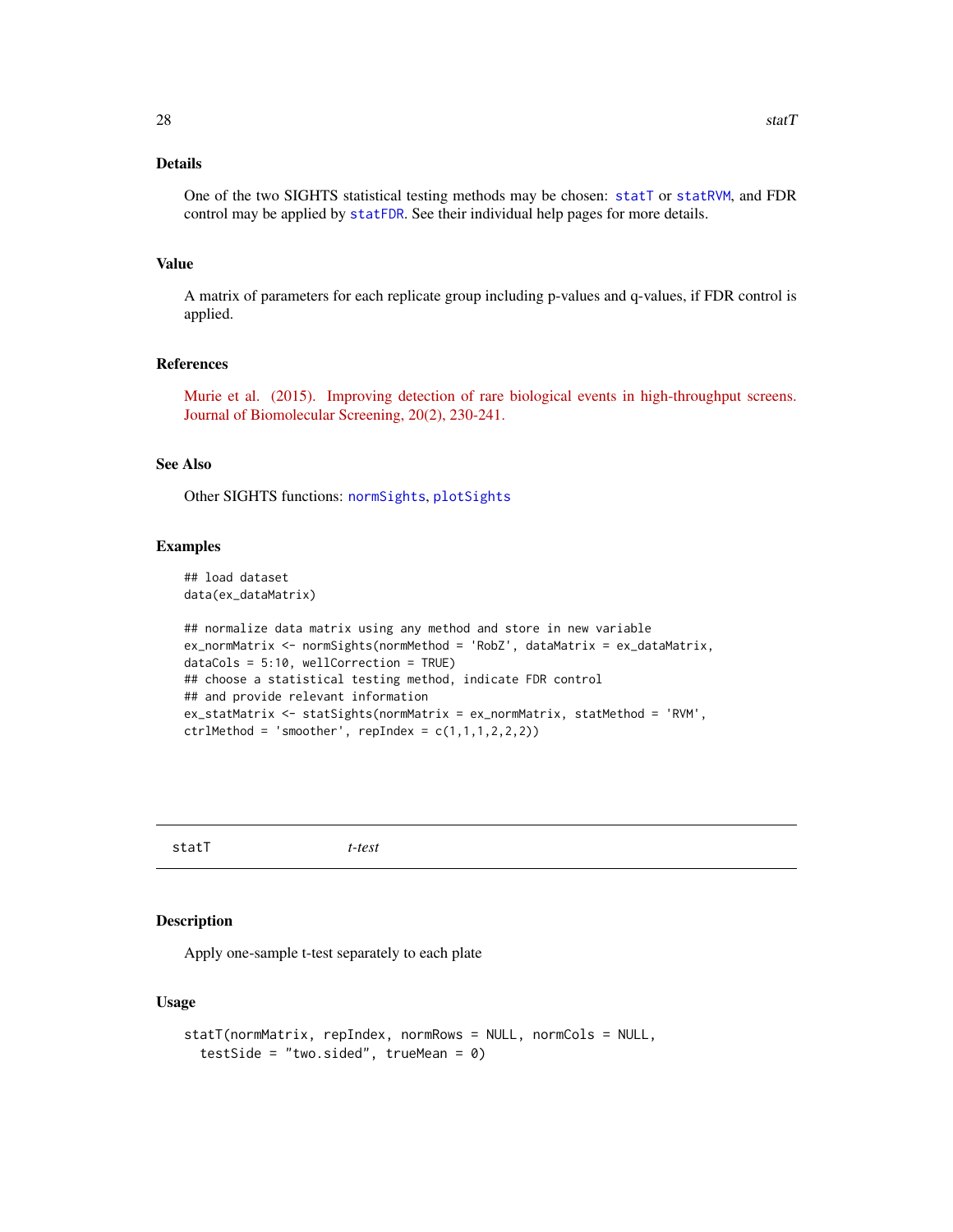#### <span id="page-28-0"></span>statT 29

# Arguments

| normMatrix         | Data frame or numeric matrix of normalized data. Columns are plates, and rows<br>are plate wells.                                                                                                                                                     |
|--------------------|-------------------------------------------------------------------------------------------------------------------------------------------------------------------------------------------------------------------------------------------------------|
| repIndex           | Integer vector indicating replicates in normMatrix. Which plates are replicates<br>of each other? Provide the same number for plates belonging to a replicate<br>group. Each index in the vector matches the corresponding column of normMa-<br>trix. |
| normRows, normCols |                                                                                                                                                                                                                                                       |
|                    | Optional integer vector. Indicate which row/column numbers from the norm-<br>Matrix should be tested. If NULL then all rows/columns from the normMatrix<br>are used.                                                                                  |
| testSide           | Optional. Type of t-test: 'two.sided', 'less', or 'greater'. Default is 'two.sided'.                                                                                                                                                                  |
| trueMean           | Optional. Number indicating true value of mean. Default is 0.                                                                                                                                                                                         |
|                    |                                                                                                                                                                                                                                                       |

# Details

Standard one-sample t-test is applied to the normalized data.

#### Value

A matrix of parameters for each replicate group is returned:

|                    | T-statistic Value of the t-statistic.                          |
|--------------------|----------------------------------------------------------------|
| Mean_Difference    |                                                                |
|                    | Difference between the calculated and the true mean.           |
|                    | Standard Error Standard error of the difference between means. |
| Degrees_Of_Freedom |                                                                |
|                    | Degrees of freedom for the t-statistic.                        |
| P-value            | P-value for the t-test.                                        |

# See Also

Other statistical methods: [statFDR](#page-23-1), [statRVM](#page-24-1)

# Examples

```
## load dataset
data(ex_dataMatrix)
```

```
## normalize data matrix using any method and store in new variable
ex_normMatrix <- normSights(dataMatrix = ex_dataMatrix, dataCols = 5:10,
normMethod = 'normZ')
## apply T test to normalized data matrix and get the p-values
ex_testMatrix <- statT(normMatrix = ex_normMatrix, trueMean = 0,
repIndex = c(1, 1, 1, 2, 2, 2)
```